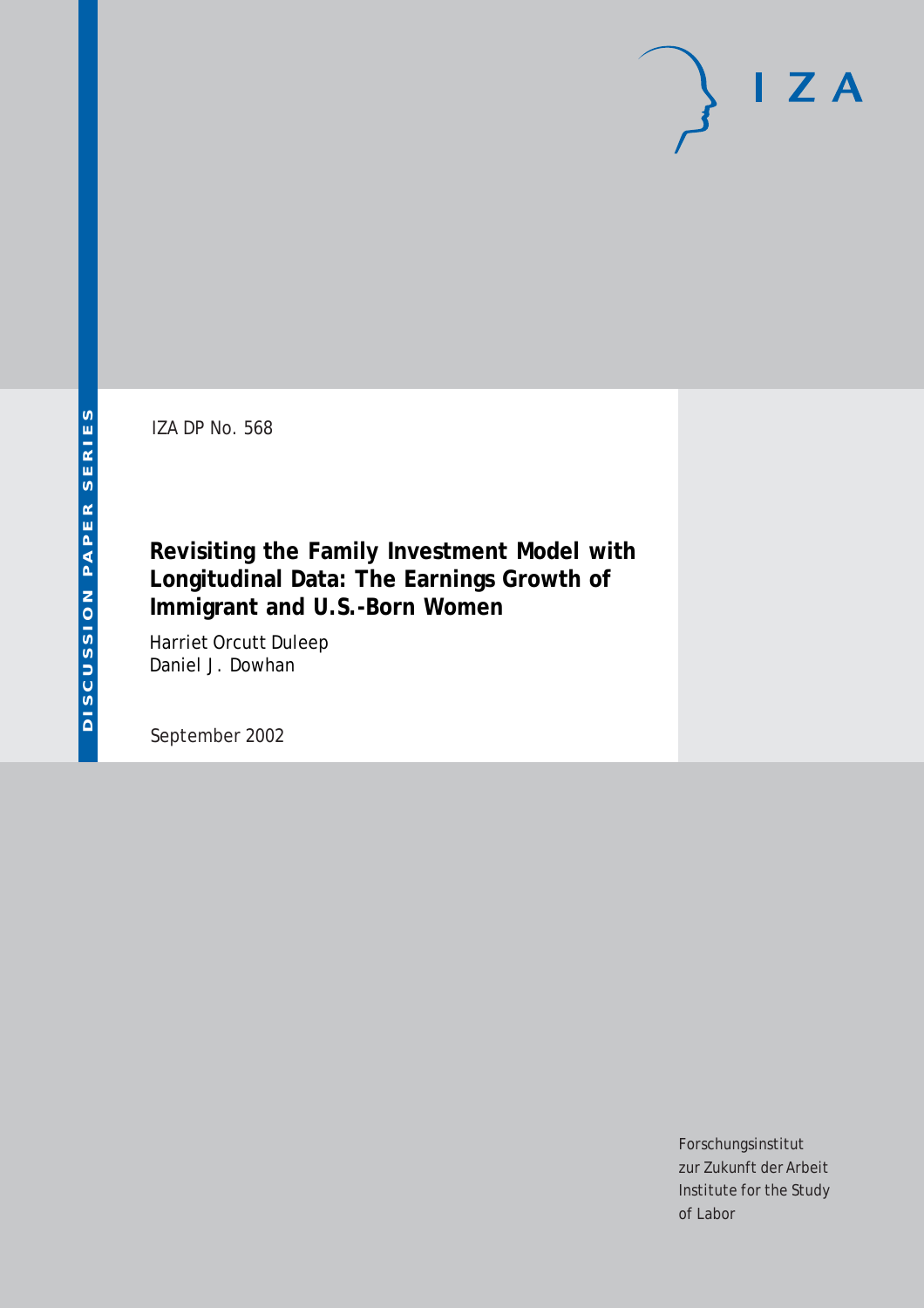# **Revisiting the Family Investment Model with Longitudinal Data: The Earnings Growth of Immigrant and U.S.-Born Women**

## **Harriet Orcutt Duleep**

*Urban Institute, Social Security Administration and IZA Bonn* 

### **Daniel J. Dowhan**

*Urban Institute and Social Security Administration* 

### Discussion Paper No. 568 September 2002

IZA

P.O. Box 7240 D-53072 Bonn Germany

Tel: +49-228-3894-0 Fax: +49-228-3894-210 Email: [iza@iza.org](mailto:iza@iza.org)

This Discussion Paper is issued within the framework of IZA's research area *Mobility and Flexibility of Labor.* Any opinions expressed here are those of the author(s) and not those of the institute. Research disseminated by IZA may include views on policy, but the institute itself takes no institutional policy positions.

The Institute for the Study of Labor (IZA) in Bonn is a local and virtual international research center and a place of communication between science, politics and business. IZA is an independent, nonprofit limited liability company (Gesellschaft mit beschränkter Haftung) supported by the Deutsche Post AG. The center is associated with the University of Bonn and offers a stimulating research environment through its research networks, research support, and visitors and doctoral programs. IZA engages in (i) original and internationally competitive research in all fields of labor economics, (ii) development of policy concepts, and (iii) dissemination of research results and concepts to the interested public. The current research program deals with (1) mobility and flexibility of labor, (2) internationalization of labor markets, (3) welfare state and labor market, (4) labor markets in transition countries, (5) the future of labor, (6) evaluation of labor market policies and projects and (7) general labor economics.

IZA Discussion Papers often represent preliminary work and are circulated to encourage discussion. Citation of such a paper should account for its provisional character. A revised version may be available on the IZA website ([www.iza.org](http://www.iza.org/)) or directly from the author.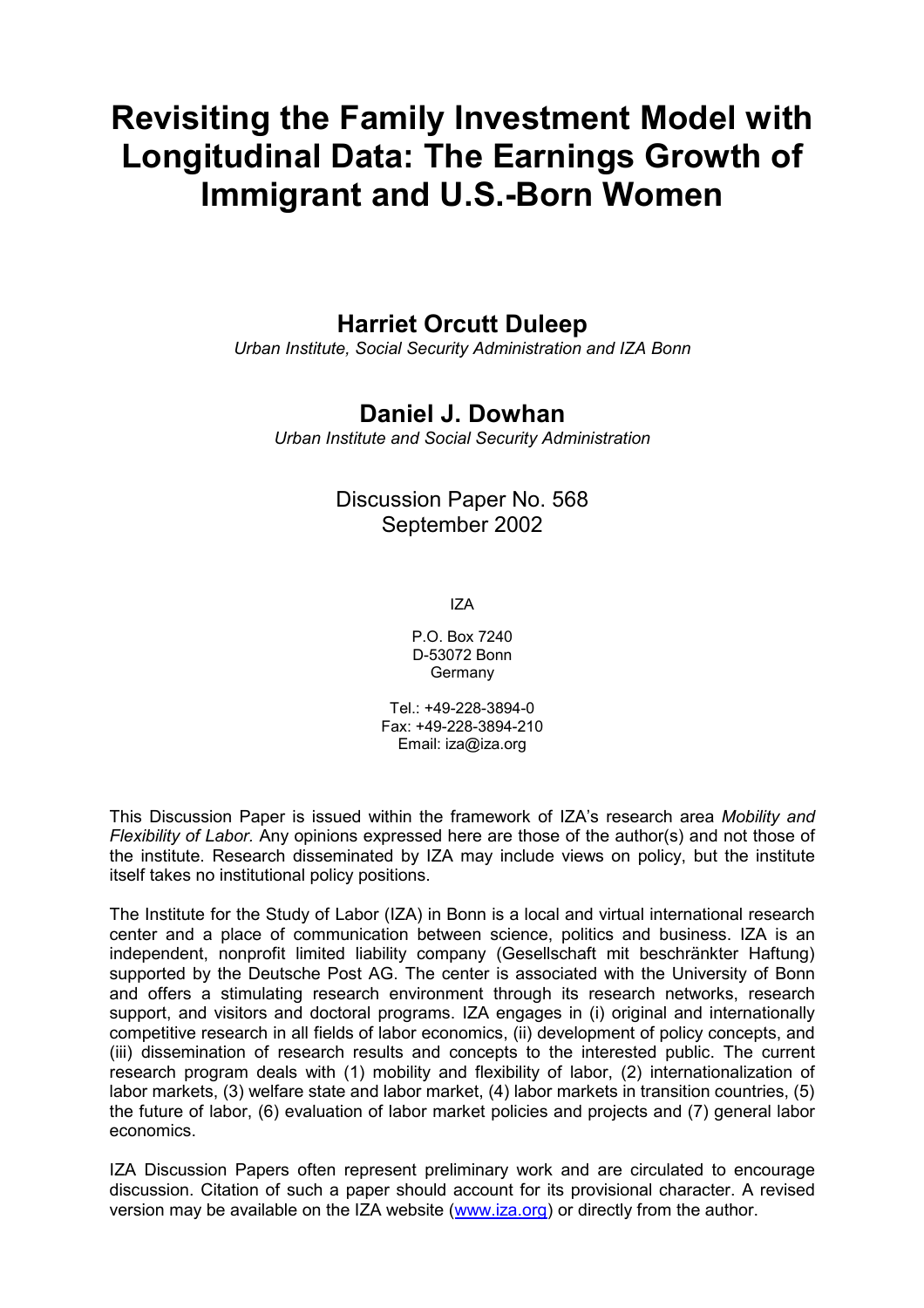IZA Discussion Paper No. 568 September 2002

## **ABSTRACT**

## Revisiting the Family Investment Model with Longitudinal Data: The Earnings Growth of Immigrant and U.S.-Born Women

Historical, longitudinal data are used to track the earnings of cohorts of immigrant and U.S. born women over time. The longitudinal data circumvent potential cohort biases that afflict cross-sectional analyses of immigrant earnings growth and biases due to immigrant emigration and other issues that affect synthetic cohort analyses. Their historical nature permits the analysis of numerous cohorts. The central result to emerge from the multi-cohort study inspires revisiting the Family Investment Model.

JEL Classification: J61

Keywords: immigration, women, earnings, economic assimilation, family investment model

Corresponding author:

 $\overline{a}$ 

Harriet Duleep The Urban Institute 2100 M Street, N.W. Washington, D.C. 20037 Tel.: +1 (202) 261-5386 Email: [HDuleep@ui.urban.org](mailto:HDuleep@ui.urban.org)

<span id="page-2-0"></span>Prepared for the annual meeting of the 2000 Population Association of America. The views expressed in this paper are those of the authors and do not necessarily reflect the views of the Social Security Administration, the Urban Institute, or any of its sponsors. The authors gratefully acknowledge a diversity of indispensable help and comments from Henry Ezell, Rob Gesumaria, Joel Packman, and David Weaver of the Social Security Administration, Mary Grant, Pia Orrenius, Mark Regets, and participants of the 1999 and 2000 annual meetings of the Population Association of America and the Society of Labor Economists.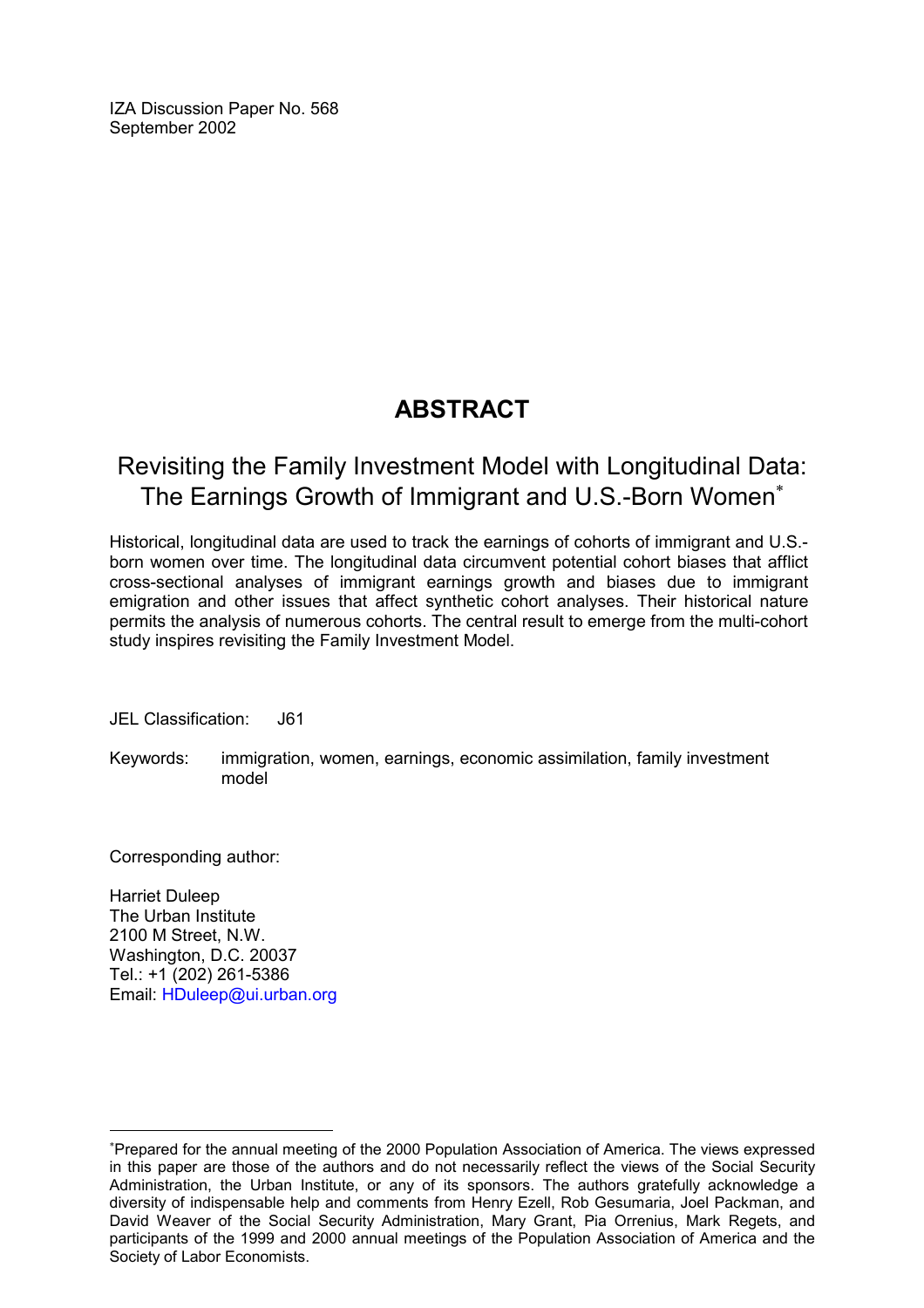Less attention has been paid to the earnings of immigrant women than immigrant men despite the prominent role women's earnings play in family income differences across ethnic groups (Reimers, 1984). There are also compelling reasons why the earnings profiles of immigrant women may differ from those of immigrant men. Thus to understand immigrant economic assimilation we must also understand immigrant women's earnings. Using longitudinal data on individuals to describe the earnings profiles of multiple foreign- and U.S.-born cohorts, we discover a profound historical shift in the earnings patterns of foreignborn women. This central result, bolstered by several sensitivity tests, prompts revisiting a key model in the nascent literature on immigrant women's labor force behavior.

#### I. Previous Research on the Earnings Profiles of Immigrant Women

Analysis of longitudinal individual data and cross-sectional data reveals that immigrant men experience higher earnings growth than U.S.-born men.<sup>1</sup> This result fits theoretical expectations based on source-country to host-country skill transferability: immigrants, whose skills do not transfer perfectly to the U.S., have a higher incentive to invest in U.S.-specific skills than U.S. natives because of lower opportunity costs of investment, the role of untransferred human capital as a factor of production for host-country skills, and a higher return to investment stemming from the complementarity of foreign and U.S. human capital (Chiswick 1978, 1979; Duleep and Regets, 1996, 1999).

Intergroup variations in the propensity to work of immigrant women, however, are unexplained by and even contradict expectations based on skill transferability (Duleep and Sanders, 1993; Duleep, Regets, and Sanders, 1999). One way that empirical results for immigrant women have been understood is within a family investment model. This model

<sup>&</sup>lt;sup>1</sup>Refer to Duleep and Regets (1997), Demonbynes (1999), Duleep and Dowhan (1999a, 1999b, 2002), and Chiswick (1978, 1979).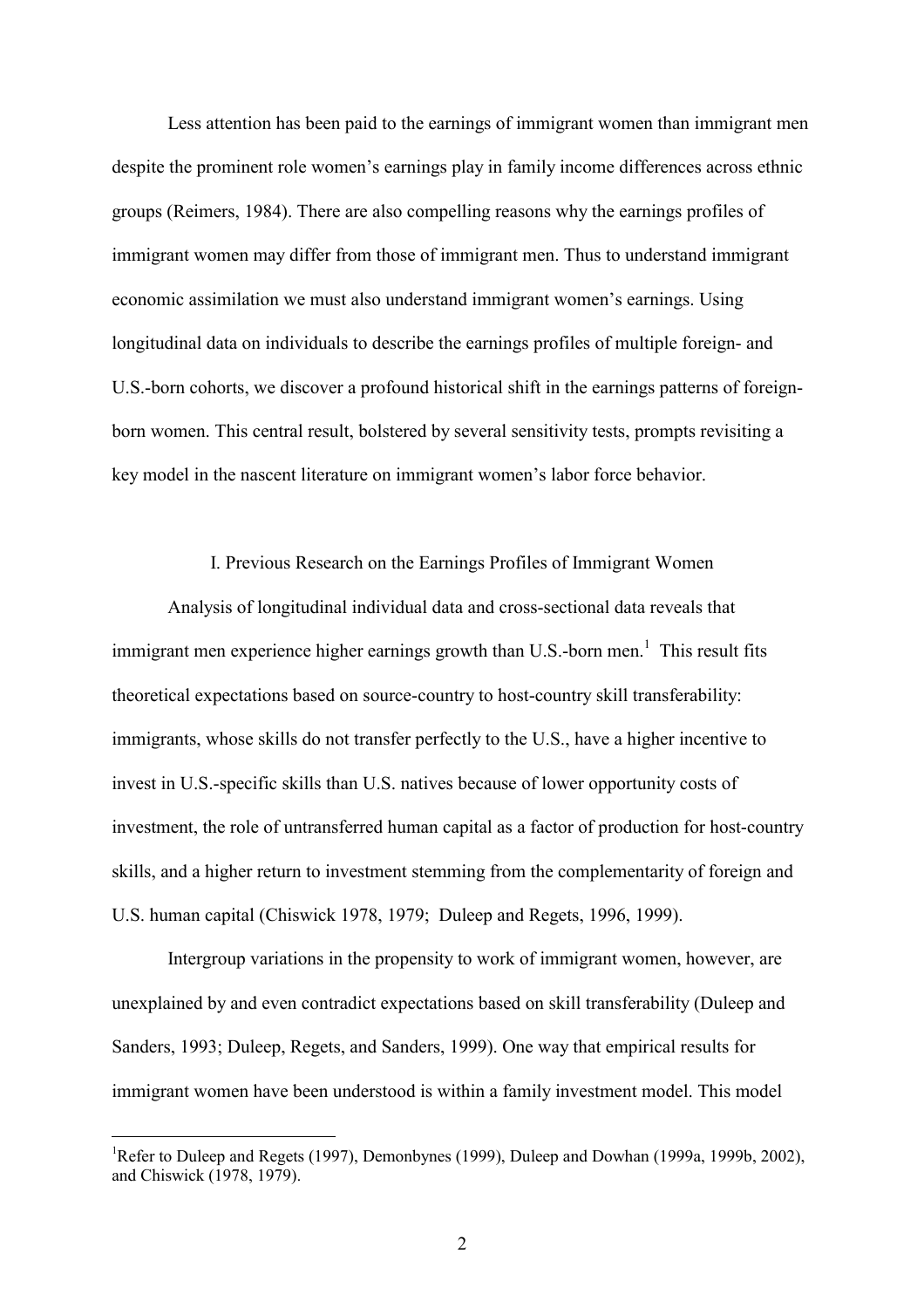suggests that financing their husband's investment in host-country skills<sup>2</sup> affects the labor

force decisions and human capital investment of immigrant married women.<sup>3</sup> As an evolving

product of several scholars' work, this hypothesis is associated with three specific

predictions:

 $\overline{a}$ 

 (1) In positive relationship to their husbands' investment in host-country specific skills, immigrant women will be more likely to work, and to work longer hours and more weeks, than would otherwise be the case.

 (2) With time in the U.S., their greater propensity to work will decrease as immigrant husbands lacking host-country skills acquire them and the return to further such investment decreases.

 (3) Immigrant women will be less likely to undertake human capital investment in the initial years following immigration in order to take jobs that pay more during the period in which the husband's investment in host-country skills is most intense: their initial wages will be higher, than would otherwise be the case, and the wage profile, by foregoing investment, flatter.

Given this paper's emphasis on immigrant women's earnings, it is important to note that the

second and third predictions associated with the Family Investment Model both work to

flatten the earnings profiles of foreign-born women (relative to native-born women)

compared with the foreign-born/native-born relationship for men.

The empirical studies that have led to the development of the Family Investment

Model include an analysis of 1970 census data from which Long (1980, p. 628) observed that

the earnings of married immigrant women—initially greater than those of U.S.-born

women—decreased with time in the United States. The estimated earnings decrease prompted

Long to speculate that "...wives in immigrant families that have recently entered the United

 $2^2$ The cost of husband's investment in host-country-specific human capital includes both direct, and more importantly, indirect costs in the form of foregone earnings.

<sup>&</sup>lt;sup>3</sup>This review is housed in terms of the Family Investment Model and, as such, is a partial synopsis of work on immigrant women s labor force behavior and earnings. Other key studies include Chiswick (1980), Reimers (1985), MacPherson and Stewart (1989), and Schoeni (1998).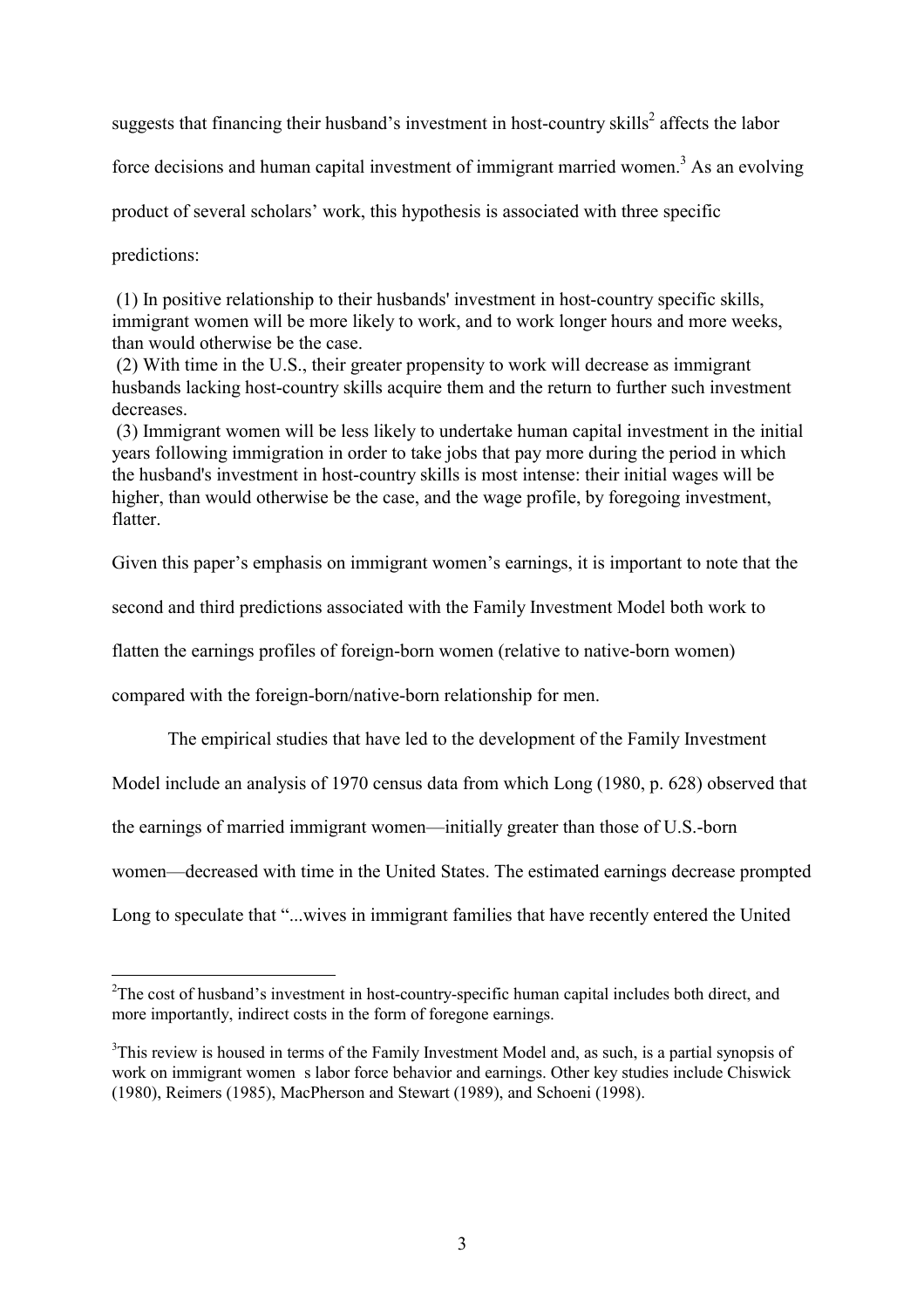States may have to work to help finance their husbands' initial investments in schooling or job skills required in U.S. labor markets. Later, as earnings of their spouses rise with time in the United States, foreign-born wives reallocate their time from market to nonmarket activities and their earnings are reduced."

Directly linking individual wives' and husbands' U.S. experiences, Duleep and Sanders (1993) found an inverse relationship between the husband's years since migration and the wife's labor force participation, controlling for her own years since migration and other relevant variables. Across immigrant groups, they found the "unexplained" propensity to work of married immigrant women rose with the expected return to investment in U.S. human capital by immigrant married men.

Using Canadian data, Beach and Worswick (1993) found initially higher hours worked of recently arrived immigrant women (versus Canadian-born women) decreased with years since migration. In contrast to the higher earnings growth of immigrant men relative to native-born men, Beach and Worswick found flatter wage profiles for immigrant married women than for native-born married women. They suggested that underlying the flatter wage profiles was a family investment strategy in which immigrant women forego investment by pursuing work options that are initially higher paying, but offer less opportunity for career investment so as to finance their husbands' investment in host-country skills.<sup>4</sup>

Comparing the hours worked and wage profiles of Canadian immigrant women married to Canadian-born men, versus Canadian immigrant women married to foreign-born men, Baker and Benjamin (1997) provided further evidence in support of the family investment model. They found that immigrant women married to foreign-born men work more upon arrival and have flatter wage profiles and a lower propensity to invest in schooling relative to immigrant women married to native-born men.

<sup>&</sup>lt;sup>4</sup>Also refer to Worswick's (1999) theoretical and empirical analysis.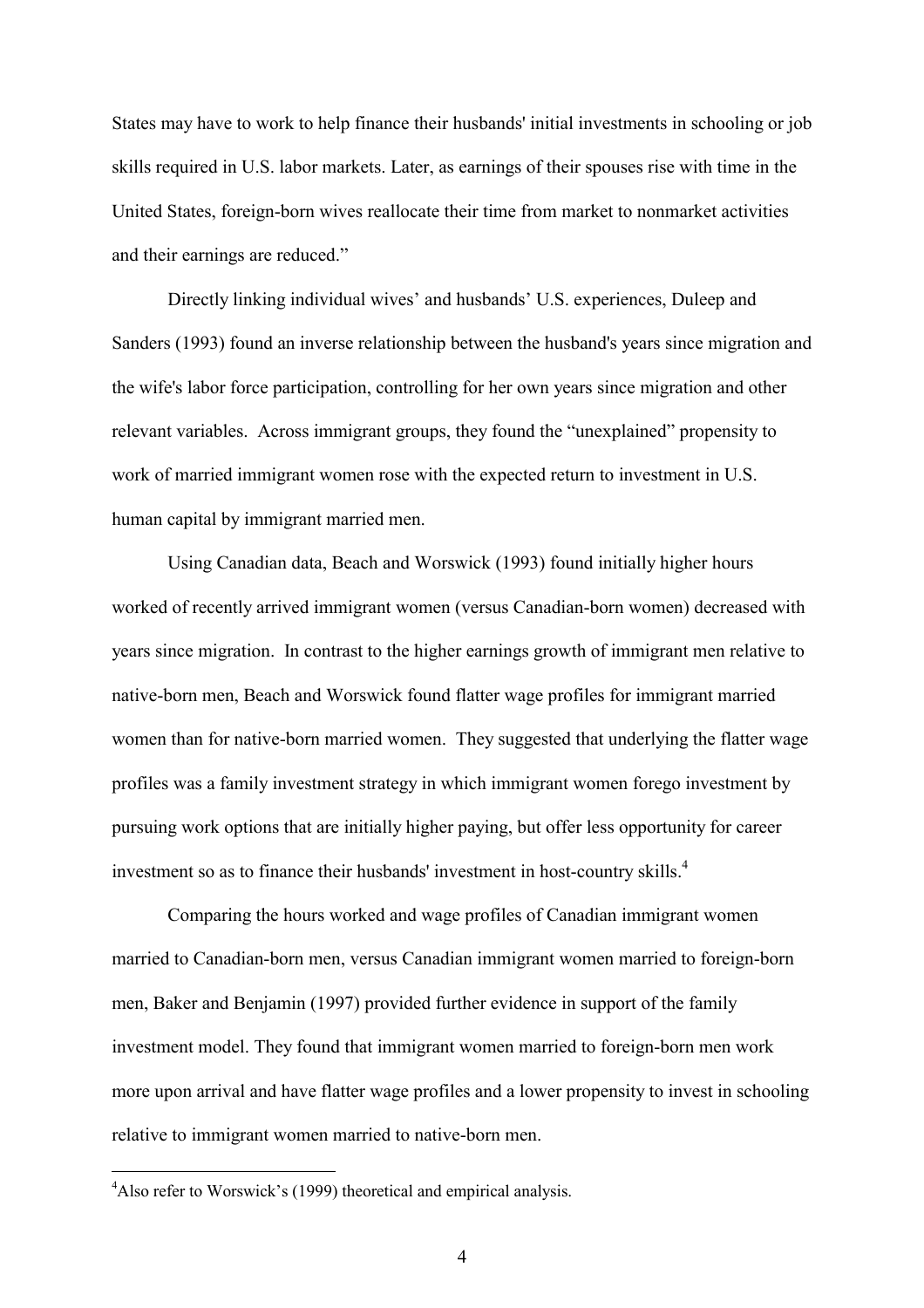Yet, in recent empirical work the expected hours and wage profiles associated with the family investment model have not held up to empirical scrutiny. Worswick (1996) using Canadian data to examine cohorts of foreign-born and Canadian-born men and women finds that the wage profile of immigrant women versus native-born women is steeper than the wage profile of immigrant versus Canadian-born men, contradicting a key finding of his earlier cross-sectional study with Beach. Using 1980 and 1990 U.S. census data, Duleep, Regets, and Sanders (1999) and Duleep (1998) find that intergroup differences in hours worked by immigrant women persist as cohorts are followed over time, contradicting an earlier Duleep-Sanders result, and the wage profiles of immigrant women married to men facing a relatively high return to investment in host-country human capital are steeper, not flatter, than the wage profiles of women married to men who face a relatively low return to investment in hostcountry human capital.

The studies to date have been either cross-sectional or synthetic cohort analyses. As first identified and explored in Chiswick (1980), cross-sectional analyses rest upon the potentially troubling assumption that immigrant earnings profiles are stationary across cohorts once observable characteristics are controlled. Immigrant emigration affects the earnings profiles estimated in both cross-sectional and synthetic cohort analyses. And, there is the more general question of whether defined cohorts followed across censuses (or other data sources) really represent the same people.<sup>5</sup> Perhaps these biases, interacting with the various methods researchers use, account for the diversity of findings on the earnings profiles of

 ${}^{5}$ Regression models that pool cohorts from multiple censuses typically limit the sample to employed individuals. Yet, individuals who are not earning during the first census, perhaps because of low employability or time spent in school, might be fully employed during the second. This issue is particularly important for a study of immigrants as immigrants have high occupational mobility (Green, 1999) and high in-school rates (Duleep, Regets, and Sanders, 1999; Duleep and Regets, 1999). Many synthetic cohort studies also precisely control for educational achievement in the earnings regressions; given their high relative educational investment, this will understate the relative earnings growth of immigrants. Changes in census coverage of various immigrant groups may also bias immigrant earnings growth estimates based on following synthetic cohorts (Passel and Luther, 1990).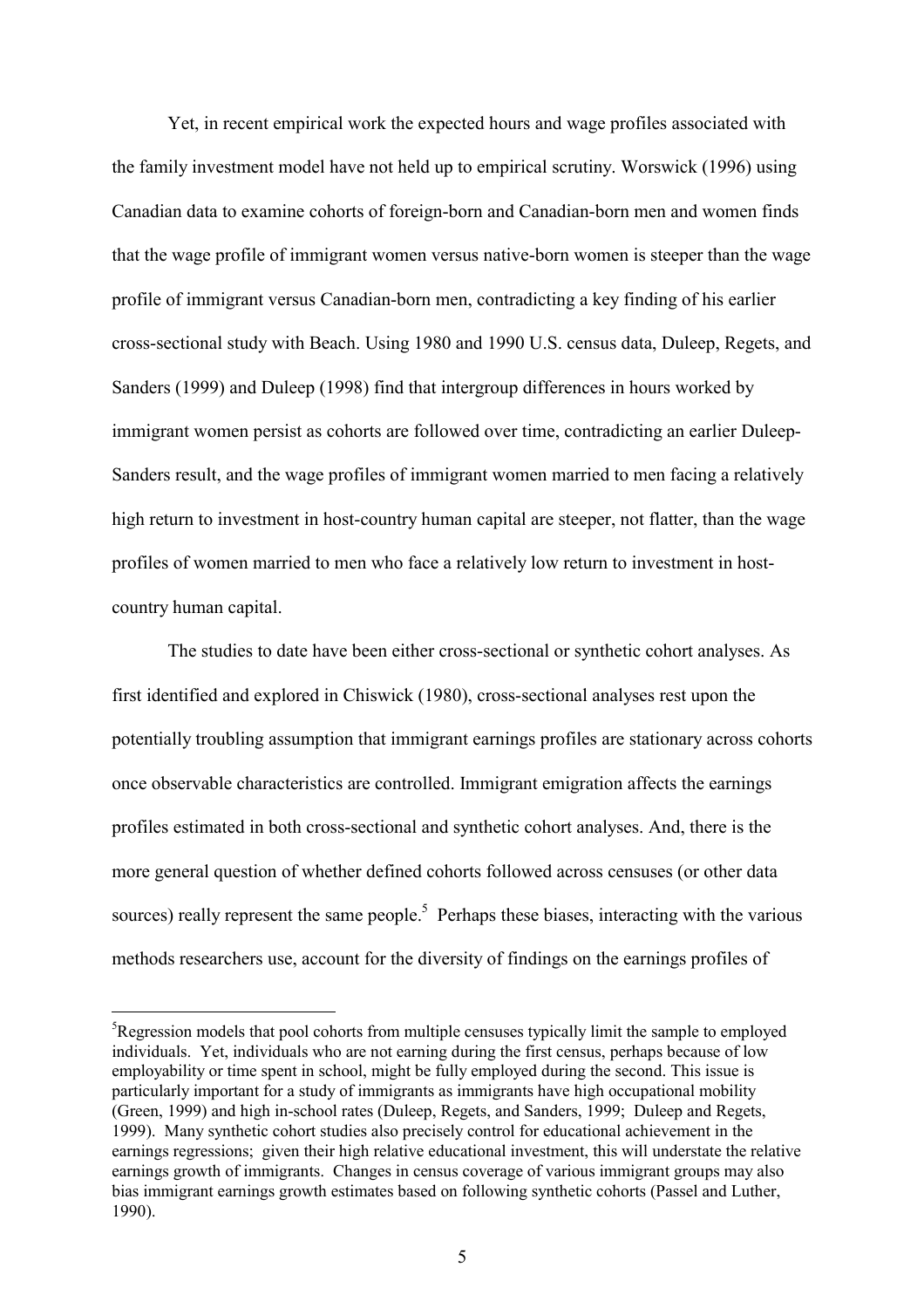immigrant women. These problems point to the importance of following the same foreignand native-born individuals over time.

#### II. Measuring Immigrant Earnings Growth with Longitudinal Data

#### *The Data*

 $\overline{a}$ 

Social Security maintains a longitudinal annual record of each person's earnings to determine the eligibility and amount of benefits an individual worker or dependent is entitled to. We use these data matched to the 1994 March Current Population Survey (CPS) to shed light on the above controversy. By tracking the annual earnings of the same working-age foreign- and U.S.-born women over time, we circumvent potential cohort biases that afflict cross-sectional analyses, and biases due to cohort identification (are we following the same people?) that afflict cohort and cross-sectional analyses of immigrant earnings growth.<sup>6</sup>

 The Social Security data are replete with advantages, such as their accuracy and historical nature. The data used in this analysis do, however, present certain challenges. Zero earnings are recorded for both employment not covered by Social Security and for not working (unemployment or out of the labor force), making it impossible to distinguish between these states. Though Social Security covers most employment, it is nevertheless important in examining the same individuals over time to identify those whose principle source of earnings is Social Security covered employment. To do this, we limited the study sample to individuals who had positive reported earnings in whatever years we chose to analyze, generally the beginning and final year of each earnings profile. Another challenge is that the Social Security earnings data in the matched data set are truncated at each year's Social Security taxable maximum. To sidestep this handicap while avoiding assumptions

<sup>&</sup>lt;sup>6</sup>For a fuller discussion of the matched Social Security earnings data, how they can be used to address these and other issues, analyses of Social Security versus CPS defined populations, and detailed analyses of foreign-born men, refer to Duleep and Dowhan (1999a, 1999b, 2002).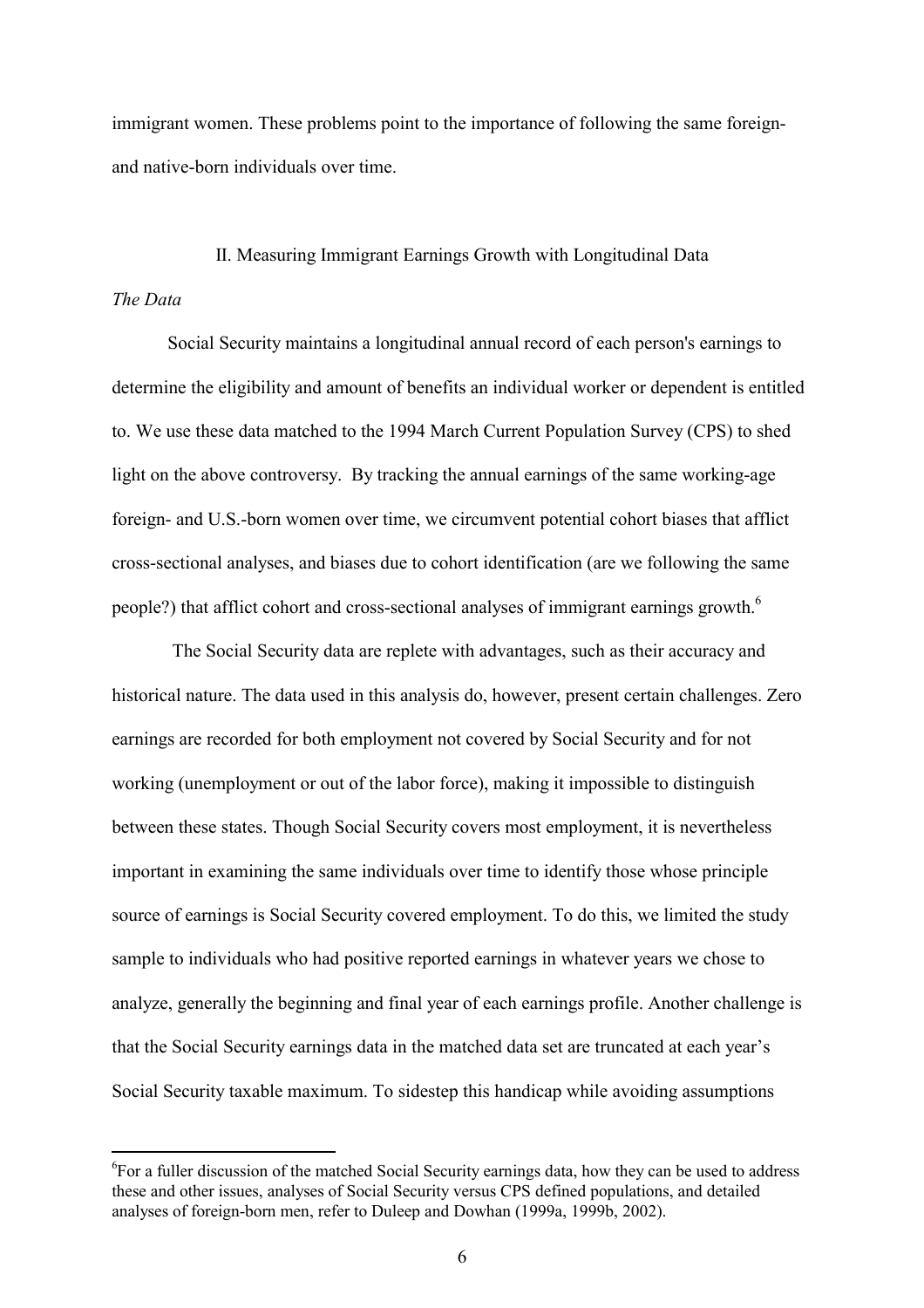about the unknown earnings distribution above the maximum, we measured each cohort's earnings at the median, 40th, and 30th percentiles.<sup>7</sup> In addition to circumventing the topcoding handicap, the median is a much less volatile measure of central tendency than the mean in small samples, an important advantage since we separately analyze each foreign-born cohort, rather than pooling and assuming a relationship between each cohort's earnings growth and the earnings growth of other cohorts.<sup>8</sup> While the procedures used in this paper (e.g. using the median instead of tobit or censored quantile analysis) do not make full use of the individual data, we can be certain that our results are not the product of assumptions.

#### *The Results*

 $\overline{a}$ 

To examine the earnings growth of immigrant women in the 1960's through 1980's, we followed the earnings of foreign- and U.S.-born women for 10-year periods. Immigrants were identified through the 1994 CPS information as persons born abroad of non-U.S. parents. Sample selection for each of the 10-year periods requires that women be at least 25 years old in the initial year of analysis and no more than 60 in the tenth year of analysis and that they have positive Social Security earnings in the first and last year of each ten-year period. Each cohort of foreign-born women is further defined by the year-of-U.S. immigration information on the 1994 CPS (1960-1964, 1965-1969, 1970-1974, 1975-1979, 1980-1981, 1982-1983). <sup>9</sup> These sample selection rules create 6 cohorts in which the earnings of the same individual immigrants and natives are measured the year following the last year of each CPS multi-year immigration category, and ten years later. Starting with the 1984-85

 $T$ For women, the median earnings of natives and immigrants fall below the Social Security taxable maximum in each year of our analyses.

 ${}^{8}$ Duleep and Regets (1996) show that pooling immigrant cohorts and controlling for cohort effects with dummy variables can lead to misleading conclusions.

 $^{9}$ Following recently arrived immigrants avoids the confounding effects of age and assimilation highlighted in Kossoudji (1989) and Friedberg (1993).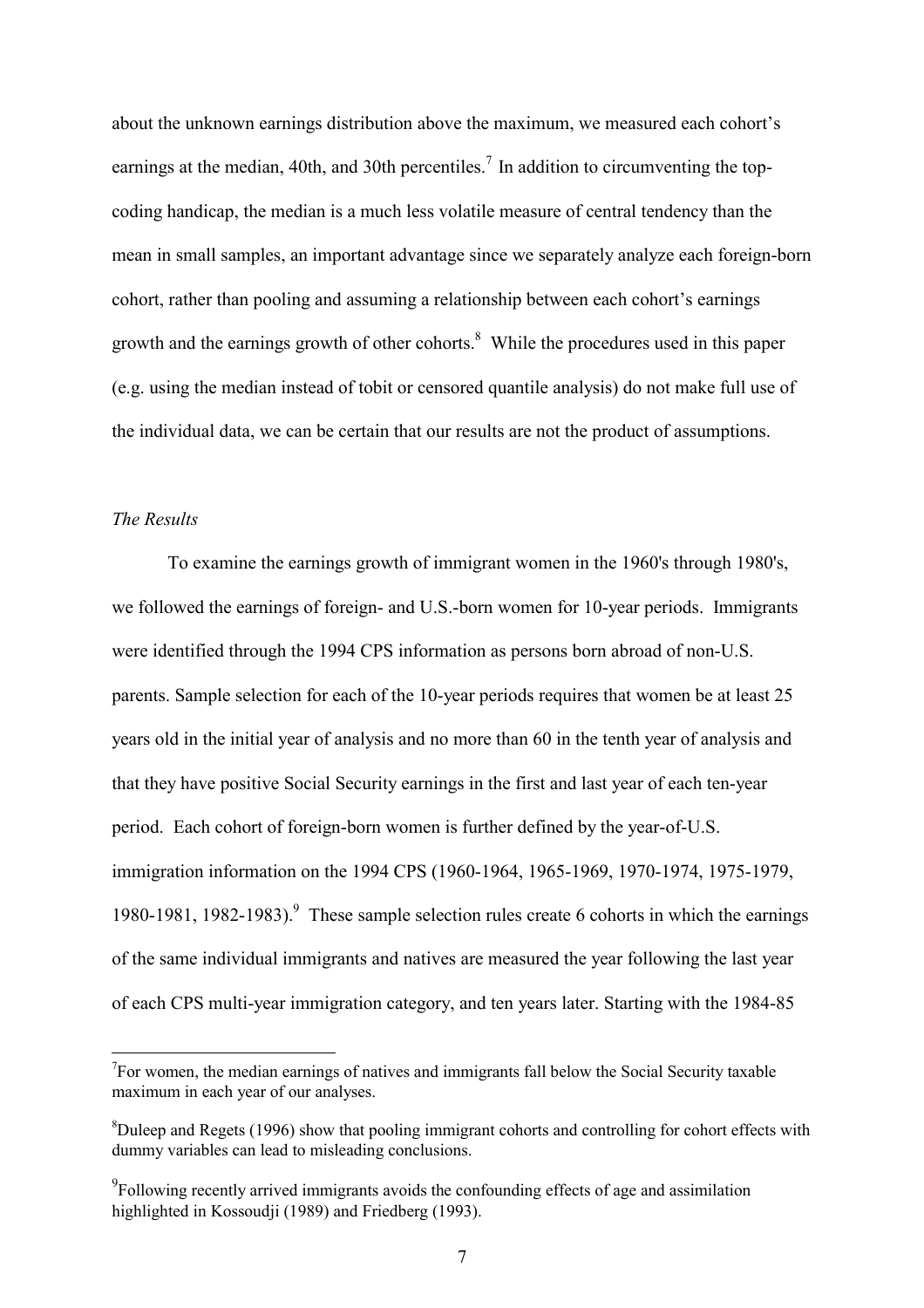cohort, we follow the earnings through 1993, the last year of earnings on the CPS-SSA data set. Sample selection for these cohorts requires that women are at least 25 in the initial year of analysis and no more than 60 in 1993, and that they have positive Social Security earnings in the first year of analysis and in 1993.

Table 1 shows foreign-born earnings at the beginning and end of each earnings profile, measured at the 50th, 40th, and 30th percentiles, and divided by the corresponding percentile for U.S.-born women.<sup>10</sup> Looking at the unadjusted results, we see that foreign-born women in the pre-1980 cohorts generally start at earnings that exceed natives' earnings: their initial earnings are 98% to 130% of the U.S. born; ten years later, the relative earnings of the foreign born have generally increased a little or dropped. The opposite pattern occurs for the post-1979 cohorts: foreign-born women initially earn 22% to 44% less than the native born; ten or fewer years later, the earnings of foreign-born women generally approach, and sometimes exceed, those of the U.S. born.<sup>11</sup>

To control for age and education differences between immigrants and natives, we imposed the age-education distribution of immigrants on natives. This was done by first describing the age-education distribution of each immigrant and native cohort sample, labeling the percent in each age-education cell  $f(i,j)$  for the foreign born and  $n(i,j)$  for the native born. Each native-born observation in cell i,j is then weighted by  $f(i,j)/n(i,j)$ . An advantage of this approach, especially given the small foreign-born sample sizes accompanying our cohort-specific analyses, is that it estimates the median earnings of immigrants at their own age-education distributions, while exploiting the plenitude of nativeborn observations to reliably estimate the native median earnings at alternative detailed age-

 $10$ Note that it is only for these years that the earnings data are meaningful since it is only for these years that we have imposed the Social Security covered employment restriction.

 $11$ The 1986-87 cohort stands as an outlier, possibly due to the Immigration and Reform Control Act.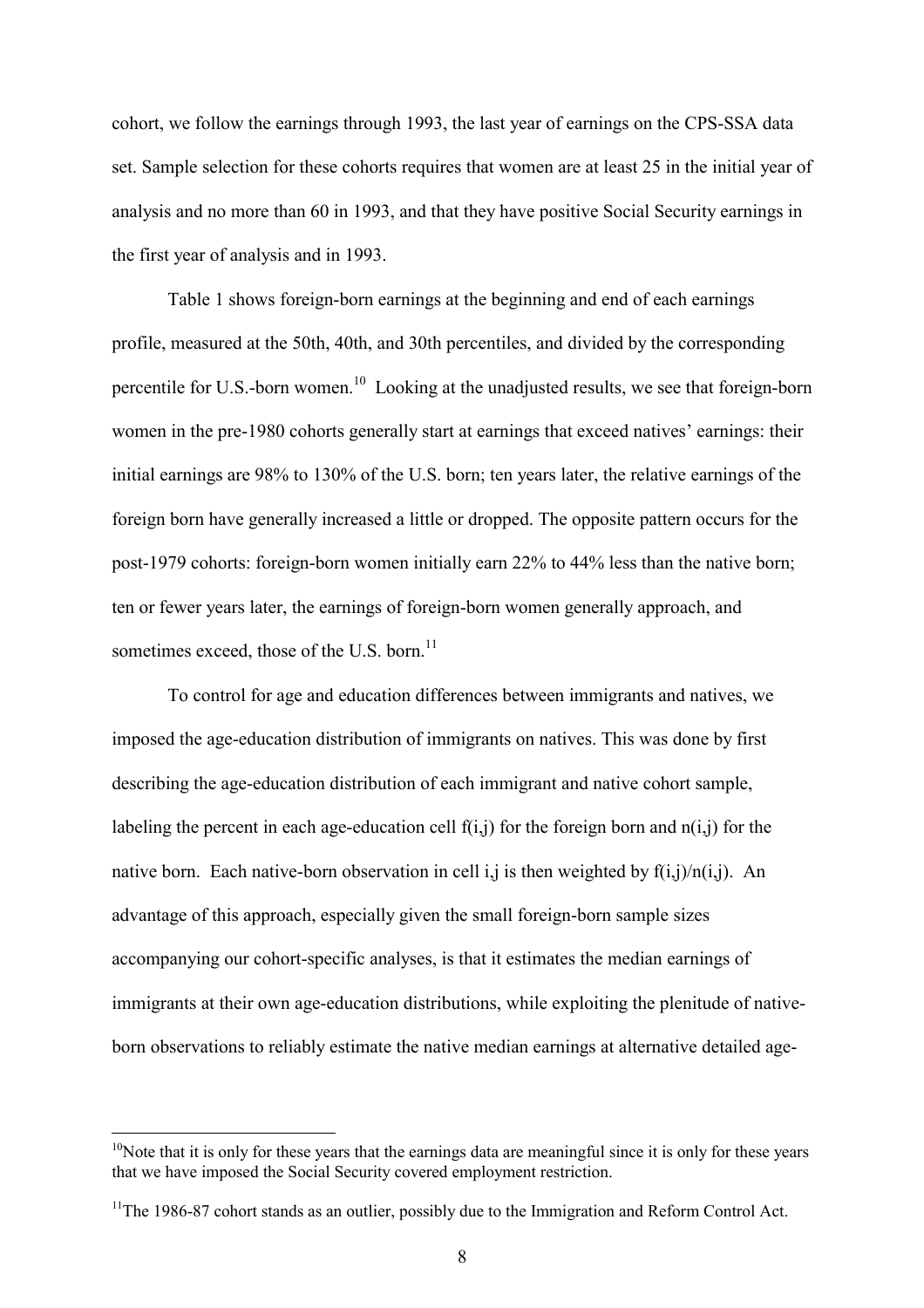education distributions.<sup>12</sup> Of more general import, this procedure controls for foreignborn/native-born age and education differences without imposing any assumptions about the relationship of age and education to earnings.

Adjusting for age and education (right-hand side of Table 1), the relative earnings of the foreign born, whether measured at the beginning or end of the earnings profile, generally increase, reflecting natives' higher educational achievement.<sup>13</sup> Yet, the same story persists. For pre-1980 cohorts, immigrant women tend to initially earn more and to experience slower earnings growth than their U.S.-born counterparts. Starting with the 1980 cohort, foreignborn women, who initially earn 61 to 89% of natives' earnings, approach or exceed natives' earnings after ten years or less in the United States.

The first set of results in Table 2 presents the ratios of foreign-born to native-born earnings growth rates<sup>14</sup> which simply retell the story related by the earnings outcomes in Table 1: prior to the 1980-81 cohort, the earnings growth rates of foreign-born women resembled or were less than those of U.S.-born women; starting with the 1980-81 cohort, the growth rates of foreign-born women substantially exceed those of U.S. natives.<sup>15</sup>

These two patterns, revealed by the historical longitudinal data, echo the two patterns found in the literature: earlier results, primarily based on cross-sectional data, show high initial earnings and low earnings growth of foreign-born women versus U.S.-born women;

 $12$ Prediction error is increased the smaller the sample size and the farther away the forecast is from the sampling experience. Since the sample size for the native born is so much larger than that for the foreign born, it makes sense to predict the U.S. native values at the foreign-born's schooling and age distribution, than vice versa. A program to iteratively accomplish the weighting for multiple cohorts is available from the authors. Also see Duleep and Regets (1997a).

 $13$ <sup>13</sup>The age and education means, as well as the foreign-born cohort sample sizes are given in Appendix A.

<sup>&</sup>lt;sup>14</sup>The earnings growth rates are defined as  $[(Y_{END} - Y_1)/Y_1]_{F} / [(Y_{END} - Y_1)/Y_1]_{N}$  where  $Y_1$  and  $Y_{END}$ denote the beginning- and end-year earnings, and F and N denote foreign and native born.

 $15$ The post-1979 foreign-born/native-born differences in earnings growth rates are statistically significant at a .05 level of statistical significance. We assessed statistical significance using bootstrap estimates of the standard errors, given that our focus is the difference in medians and other deciles.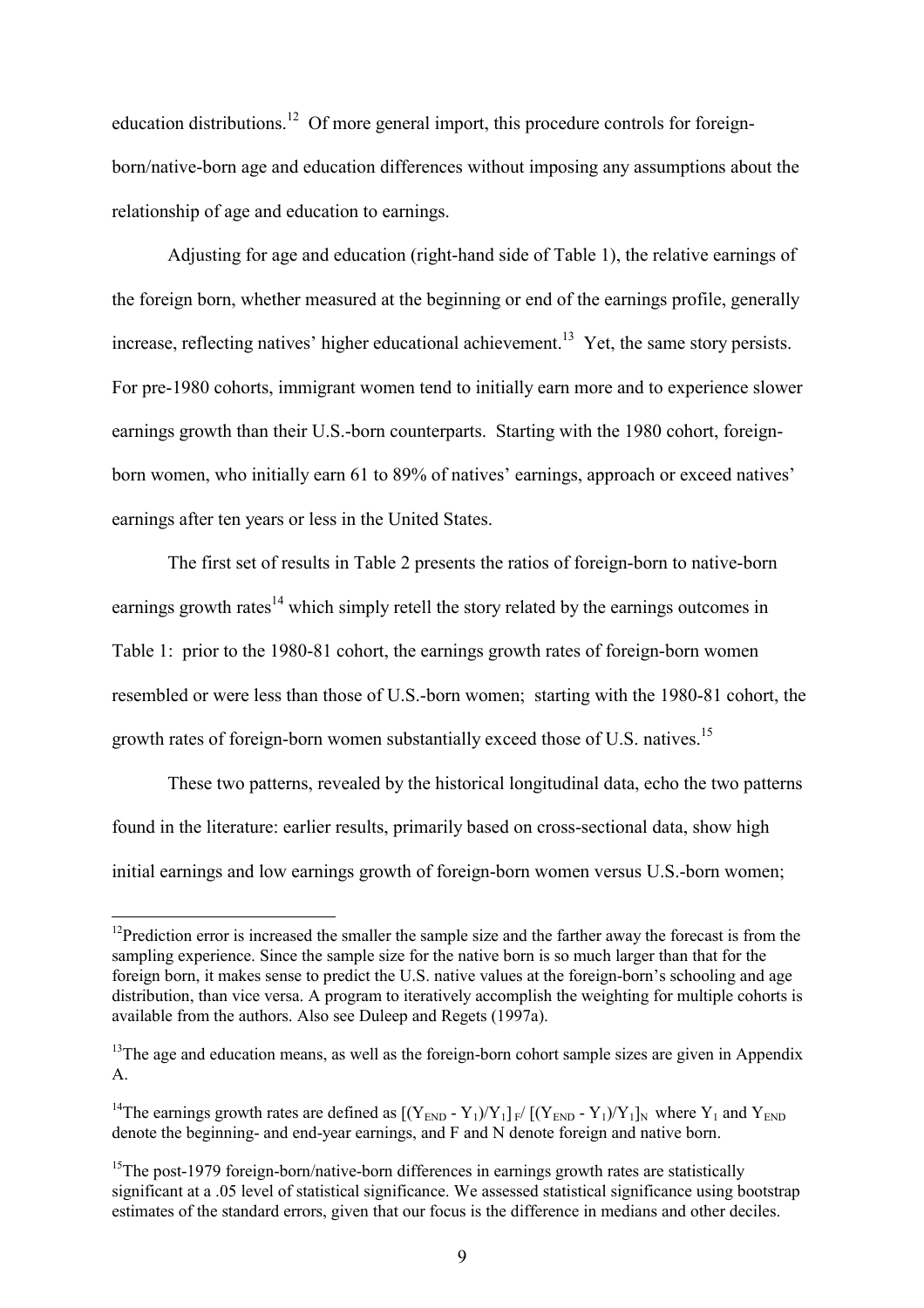two recent studies following foreign-born cohorts show low initial relative earnings and high relative earnings growth. The cross-sectional data based on the 1970 and 1980 censuses trace out earnings profiles by using information from earlier and earlier cohorts. The more recent synthetic cohort analyses go forward in time and follow cohorts that did not immigrate prior to the late 70's. Thus the cohorts that inform the earlier, cross-sectional, studies versus the cohorts that inform the more recent synthetic cohort analyses roughly correspond to the early versus more recent cohorts that we follow longitudinally.<sup>16</sup> The correspondence suggests that the divergence of results in the literature reflects a true change that has occurred over time in the earnings profiles of foreign-born versus native-born women.

#### III. Statistical Chimera or Real Change?

Several caveats must be considered before concluding that there has been an over time change in the relative earnings profiles of foreign-born women.

The implicit assumption when using CPS data is that the reported year of U.S. immigration represents an immigrant's initial U.S. immigration. Yet, the matched Social

Security earnings records reveal that many immigrants are in the United States before their

(No parametric procedure exists for estimating the standard error of the difference of two medians).

<sup>&</sup>lt;sup>16</sup>This explanation for the dichotomy of results in the family investment model literature does not cover a recent synthetic cohort analysis – the Baker-Benjamin results. They find (in accordance with the second and third predictions of the family investment model) that immigrant women married to foreign-born men are less likely to invest in human capital and have flatter earnings profiles than immigrant women married to Canadian-born men. There is, however, a potential sample selection issue that contaminates their natural experiment and could explain the higher propensity to invest in human capital among foreign-born women married to Canadian-born men: colleges and other places of training are meccas for the formation of foreign-born/native-born marriages.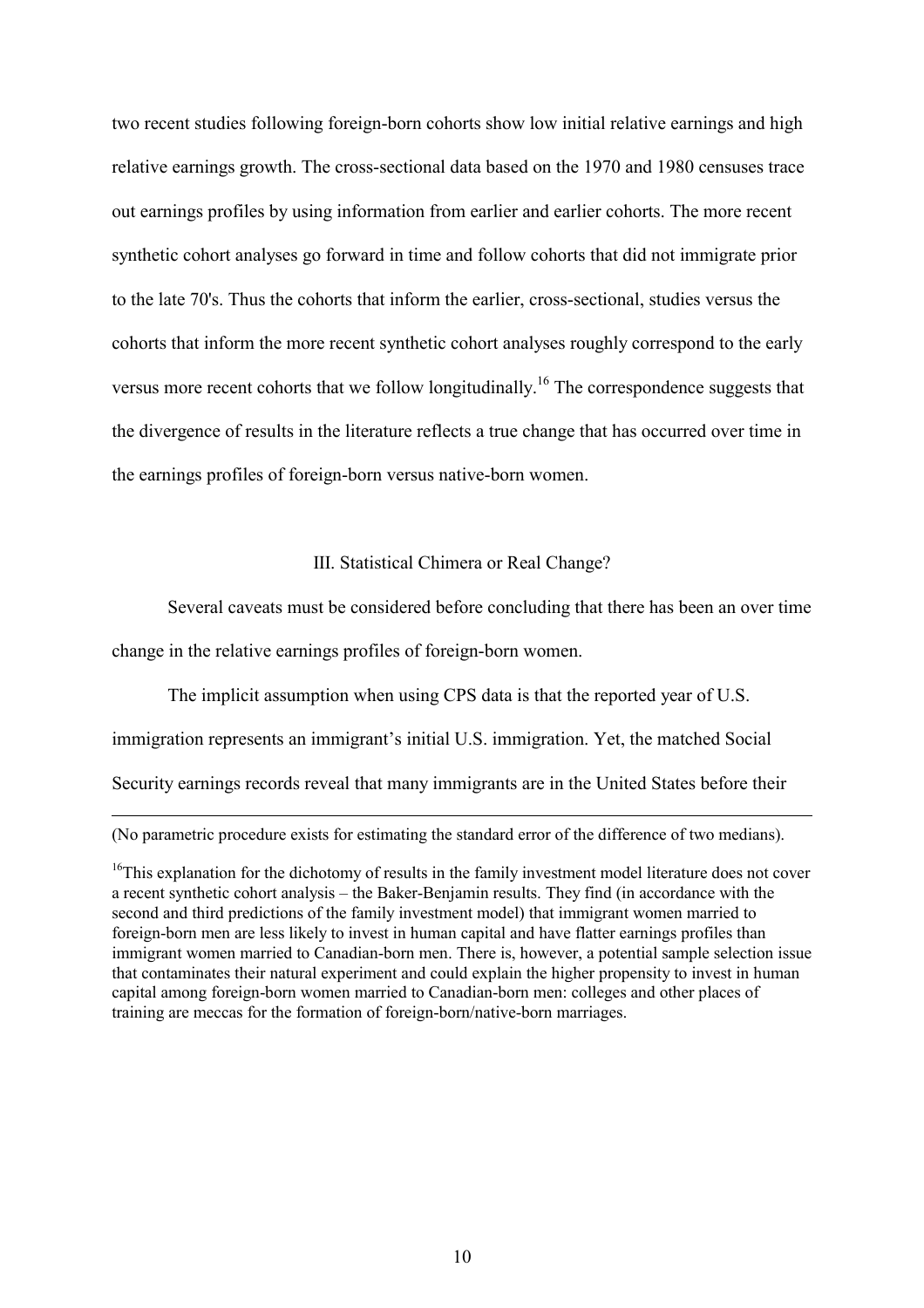CPS reported year of immigration (Duleep and Dowhan 1999a, 1999b, 2002). This is not inconsistent with the meaning of the CPS question, "what year did you come to the U.S. *to stay*?" Nevertheless, intercohort changes in the extent and type of immigrant with previous U.S. work experience could affect intercohort comparisons of immigrant earnings growth. To determine whether the over time change in the earnings profile of immigrant women relative to U.S. natives reflects inter-cohort changes in year-of-first-U.S. work experience, we delete from each immigrant cohort, women with earnings prior to their reported CPS intended-tostay year of immigration. Doing so leaves intact our central conclusion that the relative earnings growth of foreign-born women in the pre-1980 cohorts tends to be low, and that of the post-1979 cohorts, high (Table 2, second set of results).

Measuring the earnings of foreign-born women relative to those of native-born women helps control for over time changes in the economy while yielding policy-relevant information on how immigrants fare relative to their U.S.-born counterparts. Yet, the change we measure in the earnings profiles of immigrant women could entirely stem from over time changes in the work and investment behavior of U.S.-born women. To control for over time changes in the economy, without invoking the over time behavioral changes of U.S.-born women, we measure the earnings growth of foreign-born women relative to U.S.-born men (Table 2, third set of results). Once again, the earnings growth of the post-1979 cohorts of foreign-born women exceeds that of the pre-1980 cohorts.<sup>17</sup> This suggests that the change we measure is not the product of underlying changes in the earnings patterns of U.S.-born women.

The CPS year-of-immigration categories include more years for the earlier cohorts than for the later cohorts. For the earlier cohorts of foreign-born women (showing high initial earnings and low earnings growth relative to the native born), year of immigration is recorded

 $17$ To economize on space in Table 2, we do not show all the percentile results.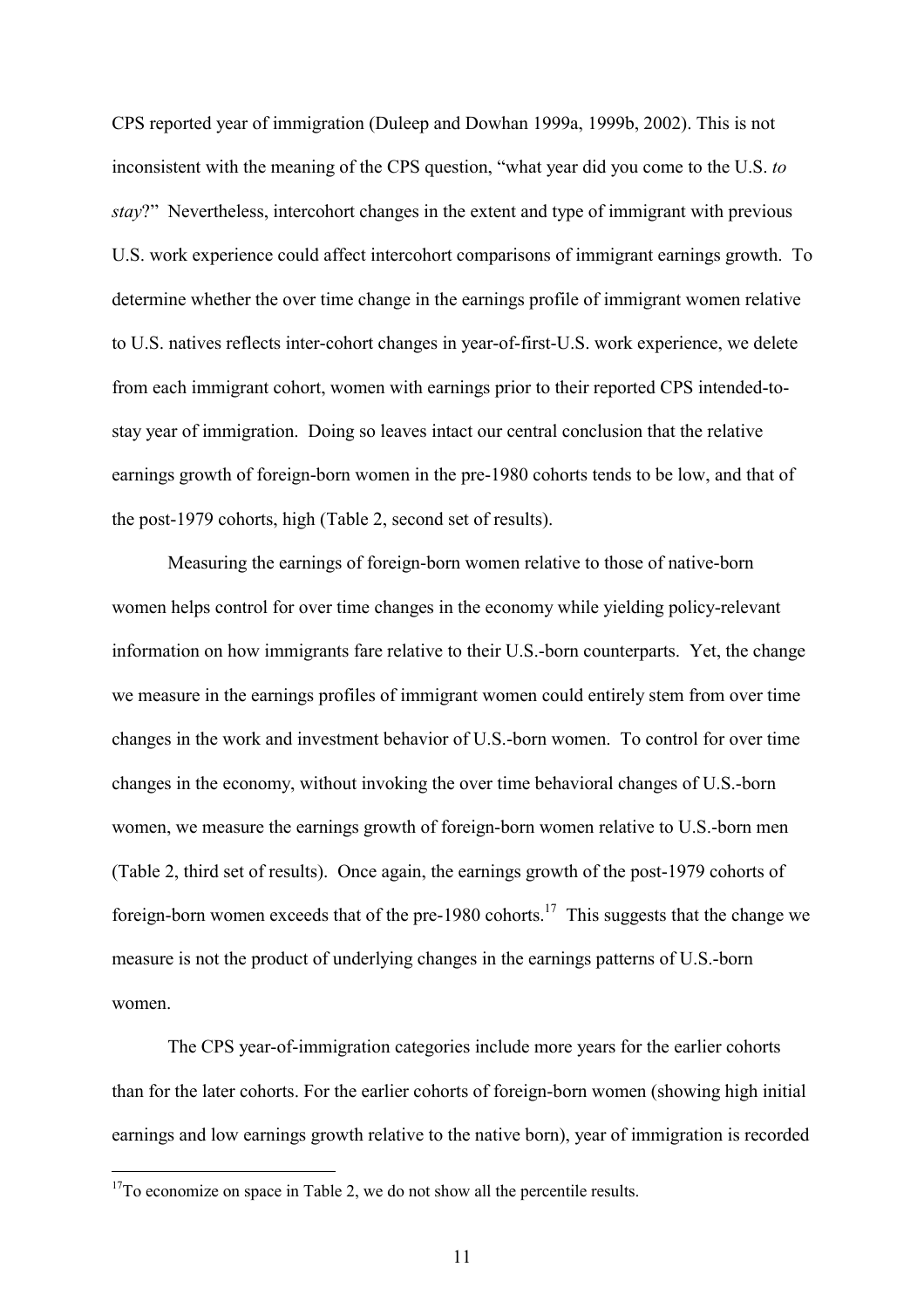in 5-year categories; for the more recent cohorts (showing low initial earnings and high earnings growth), the CPS year of immigration is recorded in two-year categories. The over time change we measure could simply be the product of measuring immigrant earnings growth at different points in the U.S. life cycle of immigrant women. Indeed, our result of low earnings growth among the early cohorts and high earnings growth among the more recent cohorts could occur with a *cohort-invariant* relative earnings profile of immigrant women that initially increased, during their first five years in the U.S., and then stayed constant (or decreased).

To test this explanation we examined, for women with positive earnings each year, whether the relative earnings of the post-1979 foreign-born cohorts increased beyond the first four years of each earnings profile. Figures 1, 2, and 3 show the annual relative earnings of foreign-born women in the early and later cohorts.<sup>18</sup> In addition to reconfirming our central result, there is no consistent evidence for the recent cohorts of constant or declining relative earnings immediately following the first four years of the earnings profiles. Though each cohort is characterized by ups and downs, the overall trend in all of the recent cohort series is positive. More precisely, if we first measure the relative earnings of foreign-born women in the post-1979 cohorts at year 4 of the continuous earnings series, instead of year 1 (the year immediately following the CPS year-of-immigration category), and continue till the end of the series (five or fewer years later), their relative earnings grow 9 percentage points for the 1980-81 cohort, 7 percentage points for the 1982-83 cohort, 30 percentage points for the 1984-85 cohort, and 5 percentage points for the 1986-87 cohort. If we follow the pre-1980 cohorts from their year 1 of earnings measurement to five years later, the relative earnings of

 $18$ In these graphs, the U.S.-born are adjusted to have the same age and education distribution as their cohort-specific foreign-born counterparts; the unadjusted results are very similar. We do not include the last year of each earnings profile for the continuous earnings series since the end of any such series includes persons who are leaving Social Security covered employment; our results would be potentially biased to the extent that the propensity to leave Social Security covered employment varies between the foreign and U.S. born. The final earnings decline for the 1980-81 and 1982-83 cohorts likely reflects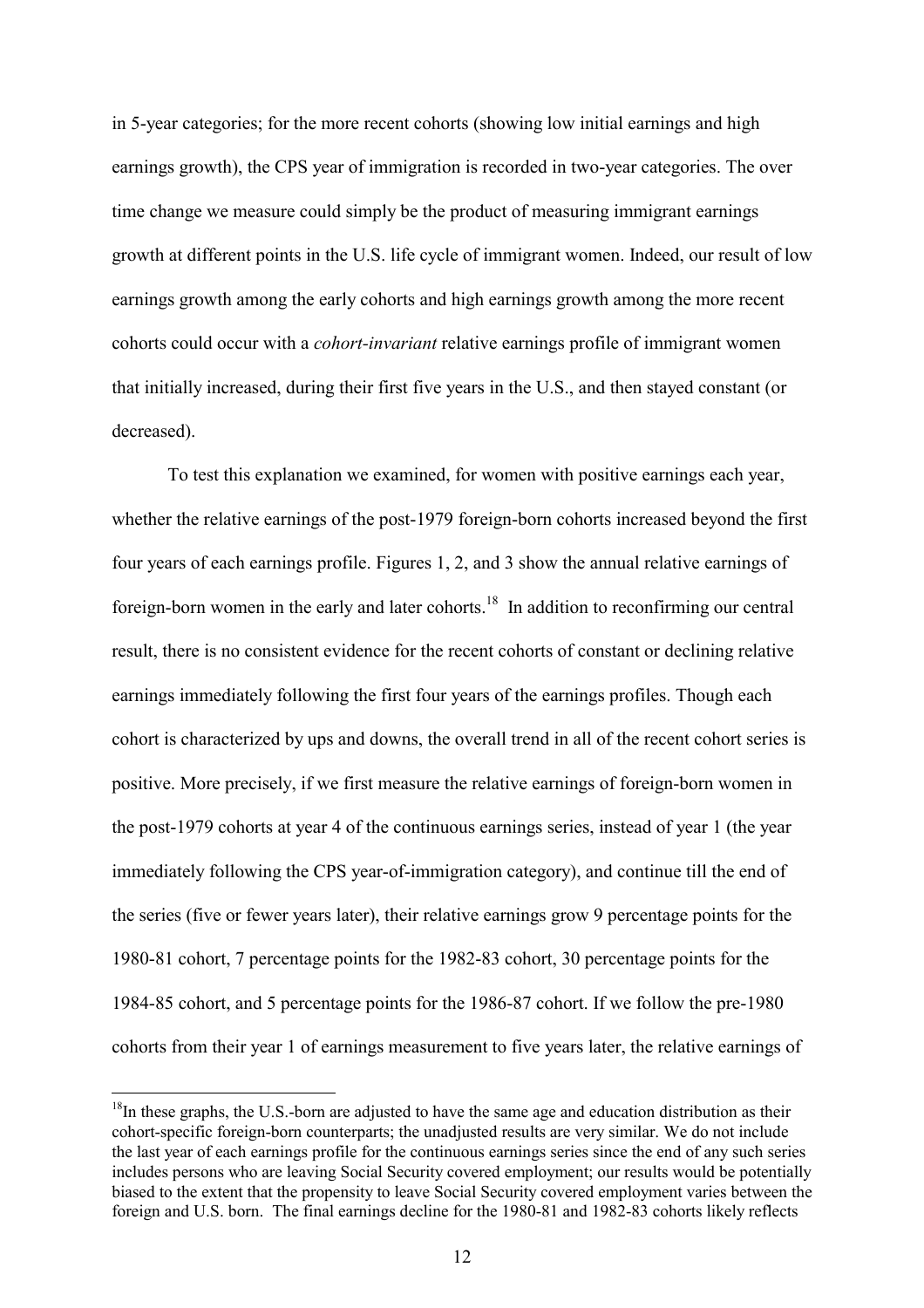foreign-born women either fall (as is true for the two earliest cohorts) or gain but a couple points (as is true for the 1970-74 and 1975-79 cohorts).<sup>19</sup> These results suggest that the earnings profile change of foreign-born women is not the spurious consequence of year-ofimmigration measurement changes.

Theory and empirical evidence suggest that, holding level of human capital constant, immigrants' source-country to host-country skill transferability is inversely associated with immigrants' propensity to invest in host-country-specific investment (e.g., Duleep and Regets, 1996, 1999). This raises the possibility that Family Investment Model effects influence the earnings profiles of recent cohorts of immigrant women (women invest less than they would otherwise; their hours of work decrease with U.S. time more than they would otherwise), but these effects are not apparent because the lower skill transferability of recent cohorts works, in the opposite direction, to increase their earnings growth. To control for intercohort changes in the skill transferability of immigrant women, we divide the foreignborn/native-born earnings growth ratios of women by the corresponding ratios for men. Measuring immigrant women's earnings growth in this fashion, we see, once again, that their relative earnings growth is low for the pre-1984 cohorts and high for the post-1983 cohorts (Table 2, fourth set of results).

A huge advantage of the longitudinal earnings data is that emigration is not a source

the 1991-1992 recession.

<sup>&</sup>lt;sup>19</sup>The greater growth of the post-1979 cohorts occurs even though the 1984-85 and 1986-87 cohorts are measured over less than 5 years. Furthermore, this comparison understates the over time earnings growth change that has occurred since at the new year 1 of the post-1979 cohorts, immigrants have been in the U.S. an average of 4.5 years, versus an average of 3 years for the pre-1980 cohorts.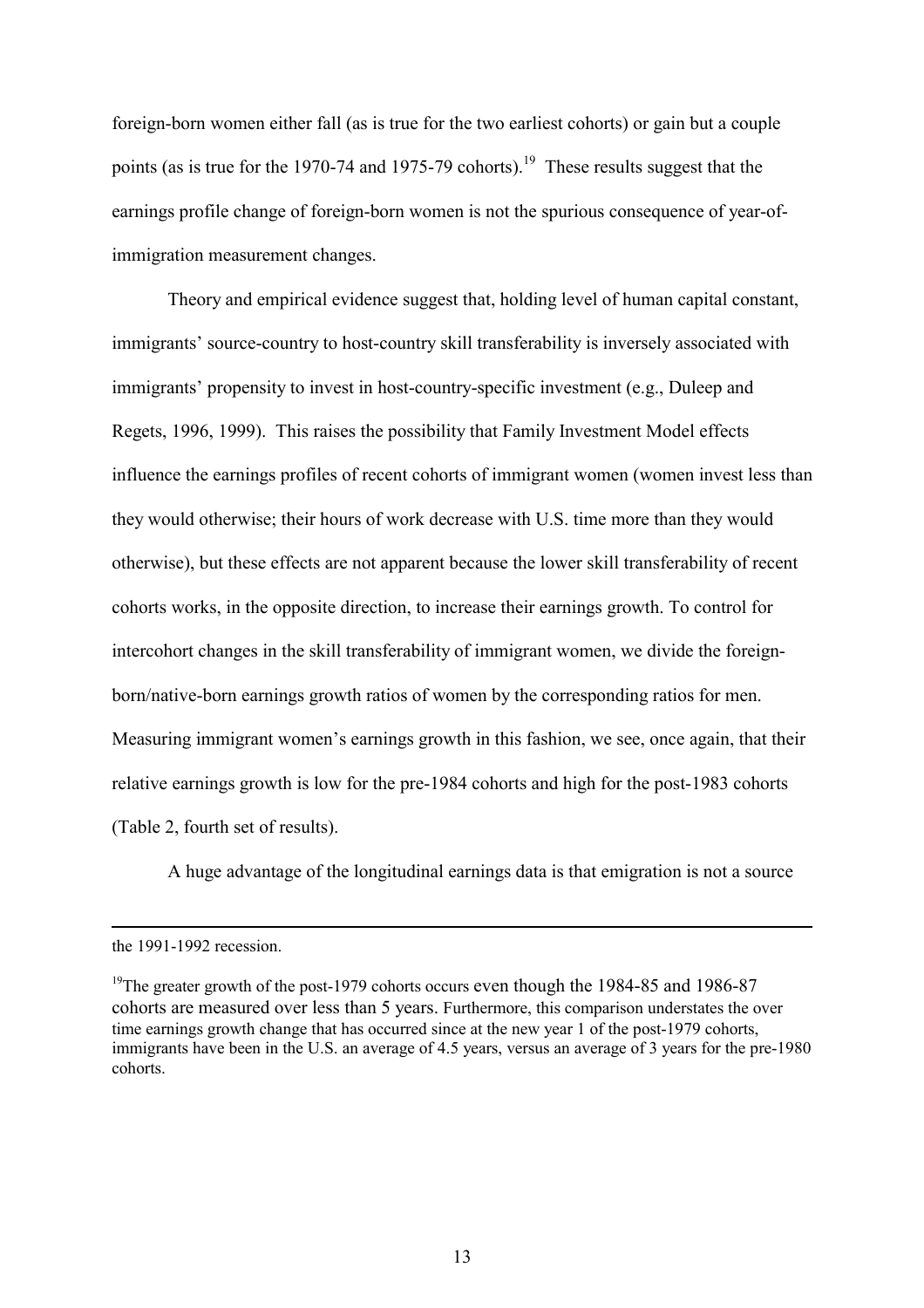of earnings-growth measurement bias for a given sample in our analysis. Emigration does affect, however, who is in each cohort sample: to be in our analysis, an immigrant must be in the United States when the 1994 CPS was conducted; immigrants who emigrated before 1994 would not be included. For many policy purposes, it is the immigrants who stay who are of primary interest. Nevertheless, intercohort changes in the extent to which immigrants are permanent could affect measured changes in the earnings profiles of immigrant women. The propensity to emigrate falls with time in the U.S., with most of it occurring in the first 10 years; our more recent cohorts would contain a larger fraction of immigrants who intend to emigrate than our earlier cohorts. Theoretically, the propensity to invest in U.S. human capital should be positively associated with permanence—why invest if the rewards cannot be reaped? This suggests that were we able to hold expected permanence constant across cohorts, our result of higher earnings growth among recent immigrant women might be even stronger.

To learn what effect immigrants' intention to stay has on earnings growth, we compare the earnings growth (measured over the same years) of two sets of cohorts of immigrant women who both started to earn in the U.S. in the same year. The second set of cohorts, labeled *B* in Table 3, includes only those women who reported that they intended to stay in the U.S. starting with the year they first earned in the U.S. The first set of cohorts, labeled *A*, is defined solely by the year immigrant women first earned in the U.S.; it includes persons who had not as yet decided to stay and who may indeed have emigrated following the 1994 CPS.<sup>20</sup> Table 3 shows the results of this comparison: the *B* cohorts, who expressed an intent to stay in the U.S. in the time period that includes their first earnings, generally start at

 $20$ For the first group we use the Social Security historical earnings data to identify women who first earned in each of the year-of-immigration categories (e.g. 1984-85, 1986-87). For the second group we use the CPS responses to identify women who report that a given time period was when they first decided to stay in the U.S. and then we use the Social Security data to identify those whose first earnings were also in the CPS-defined year-of-immigration period.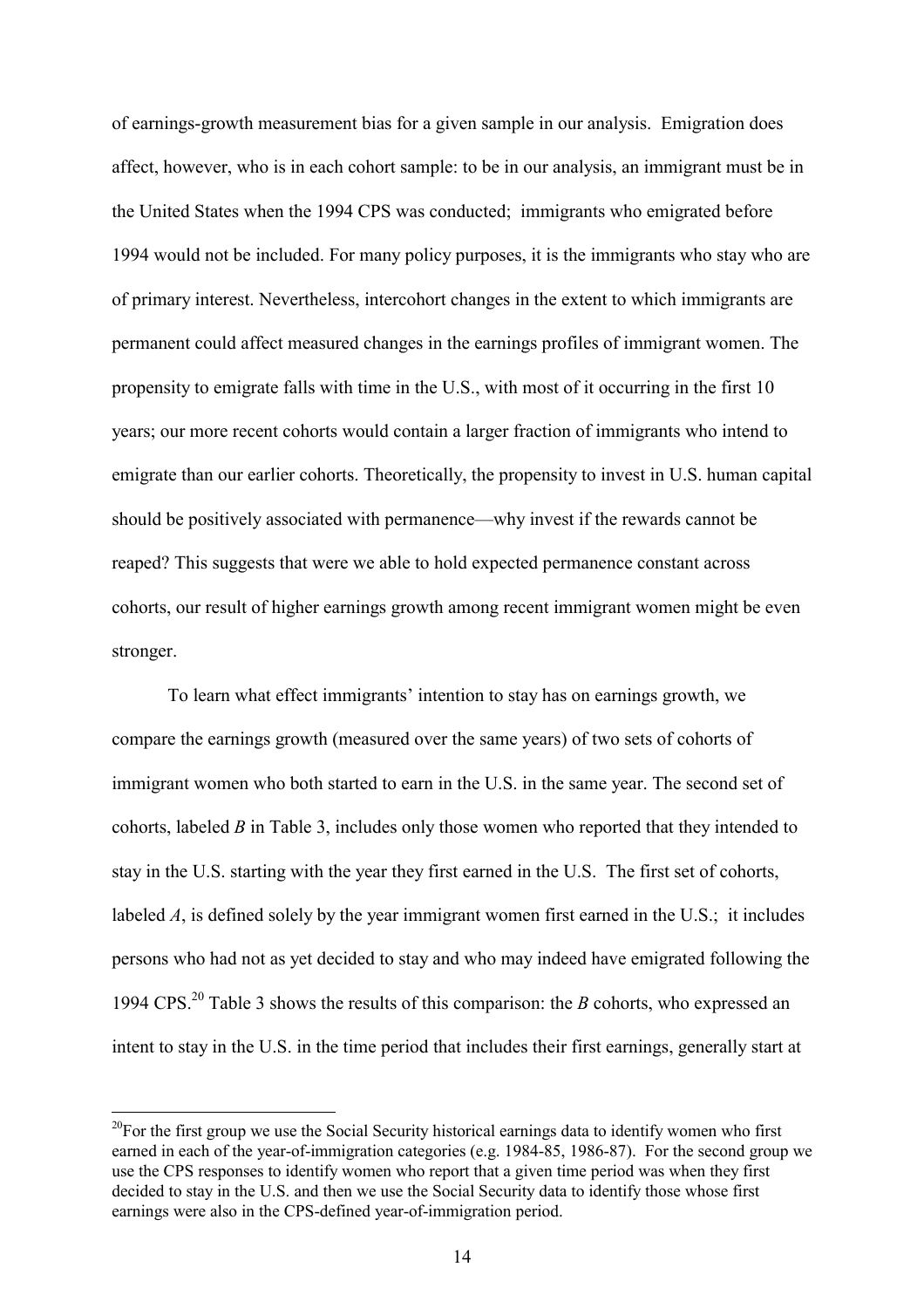about the same earnings level as their group-*A* counterparts, but experience much higher earnings growth.

A final caveat is that our samples include all women, regardless of marital status, whereas the Family Investment Model pertains to married women. Higher earnings growth among recent cohorts of foreign-born versus U.S.-born women could occur if recent foreignborn women were less likely to marry, and more likely to divorce than U.S. natives. (The higher the propensity to divorce, the lower the return to investment in the husband's human capital versus the wife's own human capital.) This explanation for our results seems unlikely as marriage rates are higher and divorce rates lower for the foreign born than U.S. born. Furthermore, when we limit the analysis to married women, our central conclusion that the relative earnings profiles of foreign-born women have profoundly changed remains unaltered.

#### IV. Putting the Pieces Together

While studies have consistently found a positive correlation across groups between the unexplained propensity of immigrant women to work and the expected return to human capital investment by immigrant men, $^{21}$  a diversity of results has appeared concerning the earnings profiles of foreign-born versus native-born women.

Other work using longitudinal and cohort-based data (Duleep and Dowhan, 1999a, 1999b, 2002; Duleep and Regets, 1996, 1997) has found that the earnings growth of foreignborn men in the U.S. generally exceeds that of U.S.-born men, and that this has intensified in recent years as the initial earnings of immigrant men have fallen. A likely explanation for the increase in the relative earnings growth of U.S. immigrant men is that their skills transferability has fallen in recent years. Theoretically, the incentive to invest in U.S.-specific human capital will increase the lower the initial skill transferability of immigrants.

<sup>&</sup>lt;sup>21</sup>See Duleep and Sanders (1993), Baker and Benjamin (1997), and Duleep, Regets, and Sanders, (1999). Also see note 22 on this point.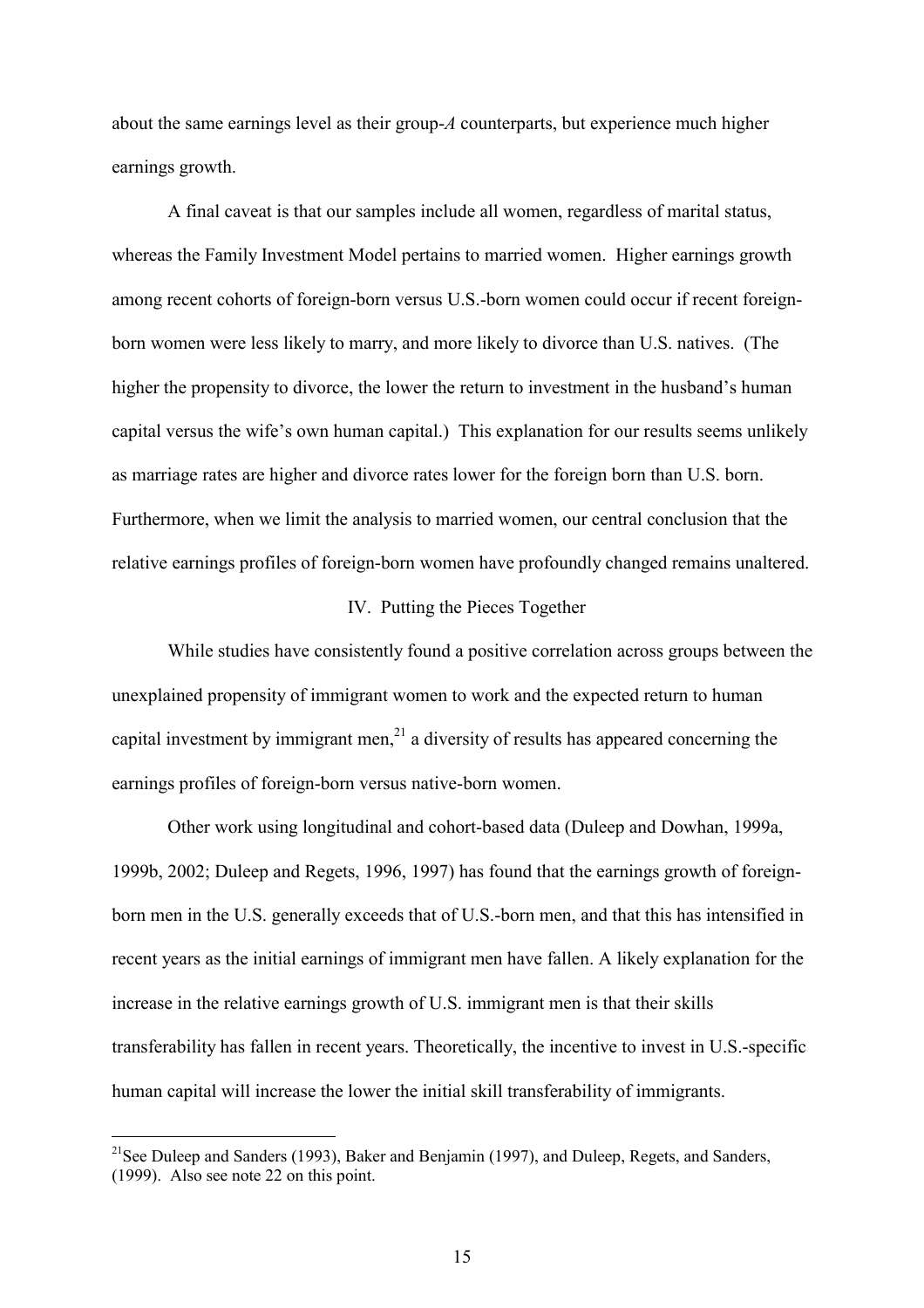Our historical analysis of longitudinal data reveals two distinctly different earnings profiles of U.S. immigrant women relative to U.S.-born women. The pattern that characterizes the earlier cohorts fits a Family Investment Model framework: foreign-born women have higher initial earnings than their U.S.-born cohorts, and lower earnings growth because they work more at first and take lower investment careers in order to help finance the host-country specific human capital investment of their husbands. Yet, if the Family Investment Model, as currently conceived, were the propelling force behind the earnings profiles we have measured, then we would expect that as the earnings growth of immigrant men has increased, fueled by higher human capital investment, the entry earnings of immigrant women would increase relative to their native-born statistical twins, and their earnings growth decrease. Our findings, which complement the U.S. census cohort-based findings of Duleep, Regets, and Sanders and the Canadian cohort-based findings of Worswick, suggest the reverse. Recent immigrant women have earnings profiles closely resembling those of recent immigrant men—low initial earnings relative to natives and high earnings growth.

These findings are surprising if one thinks of the impact of the Family Investment Model on the type of work a woman pursues in isolation, apart from her decision to work and ignoring her own level of host-country specific skills and the effect of investment in her own human capital on the present value of lifetime family income. A more realistic approach may be to think of the family investment strategy as a sequence of steps that the wife and husband take to help finance their own career path and the career path of each other so as to maximize the net present value of family lifetime earnings. These steps would be: (a) the decision to work, (b) hours of work, and (c) what type of job to take (to invest or not to invest). From the wife's perspective, lifetime family income optimization dictates that she will take steps to finance her husband's investment in U.S.-specific capital until the marginal cost of pursuing this strategy equals the marginal benefit. We assume that there are decreasing returns to

16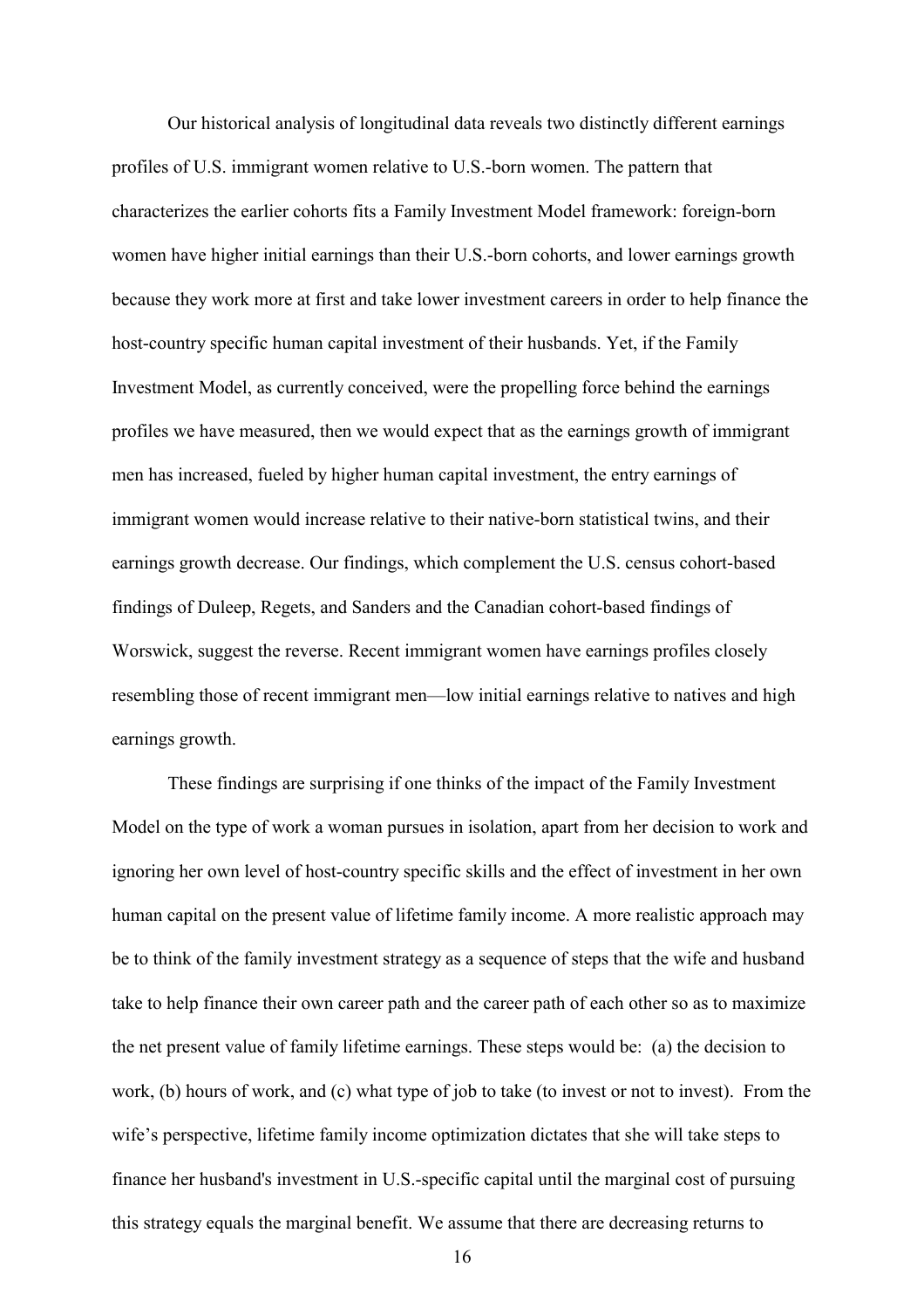investment in the husband's U.S.-specific capital. Furthermore, the cost to pursuing a job path that helps finance the husband's investment includes the lower present value of the family income that would result from the wife pursuing a low investment job. *Given* that a wife works and works a certain number of hours, the additional increase in the family's present value income via the husband's investment that could occur by the wife taking a low investment job may be less than the increased present value income that would occur if the wife invests. The higher the return to investment to the wife (as a function of her sourcecountry to host-country skill transferability), the more likely that the husband's investment would be financed by the wife working and working longer hours, *but pursuing a job line with investment*. 22

Viewing the type of job path taken in conjunction with the propensity to work also highlights two other considerations that would work against a woman pursuing a lowinvestment path to finance her husband's investment in U.S.-specific skills. (1) A woman who works in part because she is responding to a family investment return, lengthens her working-life horizon. This, in turn, raises the return to investment in her own U.S.-specific human capital. (2) Taking into account the decision to work in the decision about what type of job to pursue alters the cost of not taking a job. The wife must weigh the benefit to finding a high-wage job in terms of financing her husband's investment in U.S.-specific skills with the cost of not working while searching for the "optimal" job. The pressure to take a job right away could mean that the first job of women working in response to a family investment strategy are poor matches; higher wage growth would be expected to ensue as better matches

<sup>&</sup>lt;sup>22</sup>In considering this variant of the Family Investment Model, it is important to keep in mind that the results are predicted holding a women's skill transferability constant. Thus it need not be the case that foreign-born women work more than native-born women. Indeed, in the U.S., they do not (e.g. Duleep and Sanders, 1994).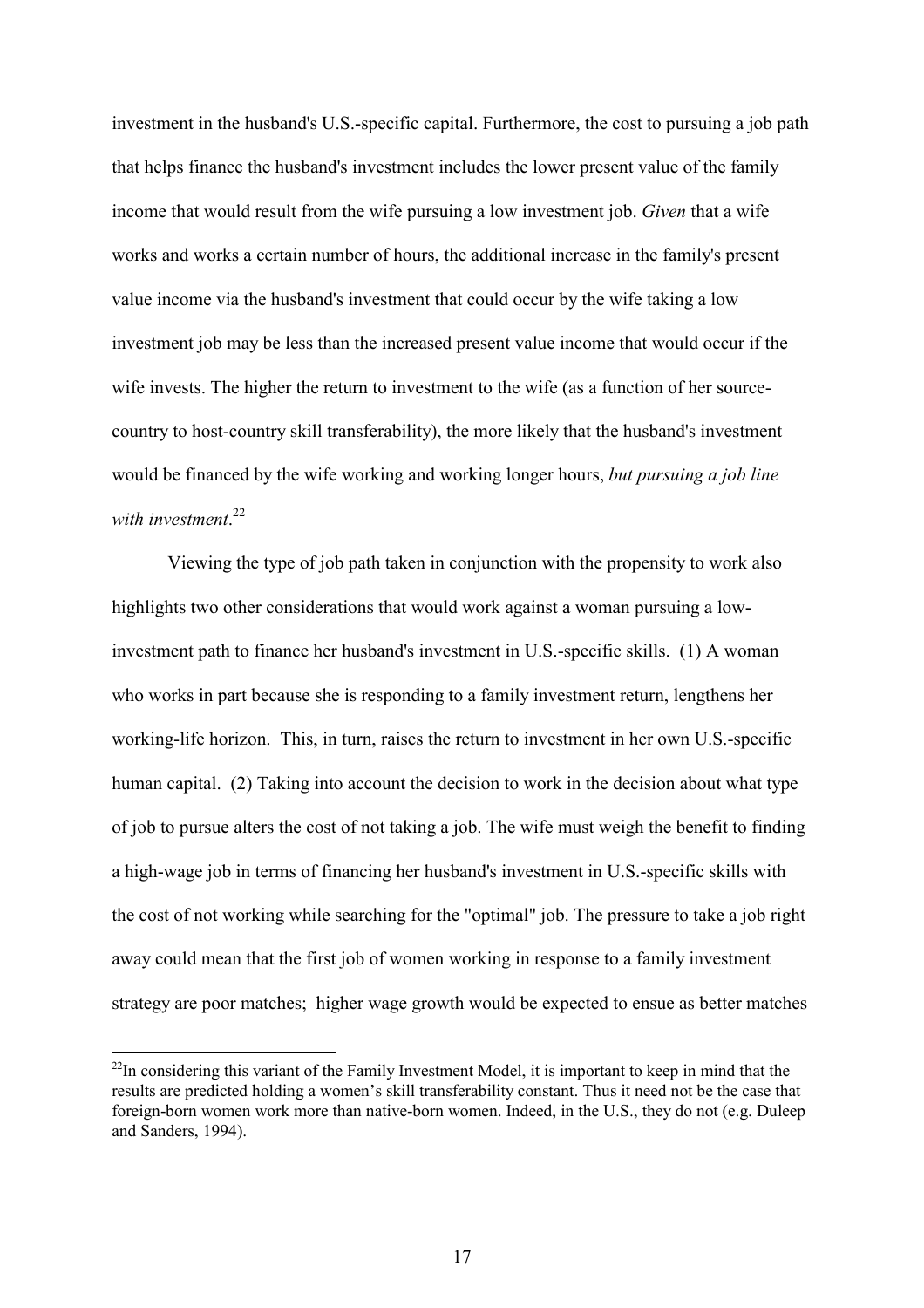were found.

In sum, the earnings profiles of recent cohorts of immigrant women resemble those of recent cohorts of immigrant men. This result is consistent with a Family Investment Model if we model the wife's wage profile in conjunction with her decision to work and her hours of work, and consider the decreasing return to investment in the husband's U.S.-specific capital along with the cost to lifetime family income of lower investment in the wife's U.S.-specific capital. Taking these factors into account, we would still expect—as has been consistently found—a positive correlation across immigrant groups between the unexplained propensity of immigrant women to work and the expected return to human capital investment by immigrant men. At the same time, this formulation of the Family Investment Model permits a variety of earnings profiles as a function of the source-country to host-country skill transferability of immigrant husbands and wives.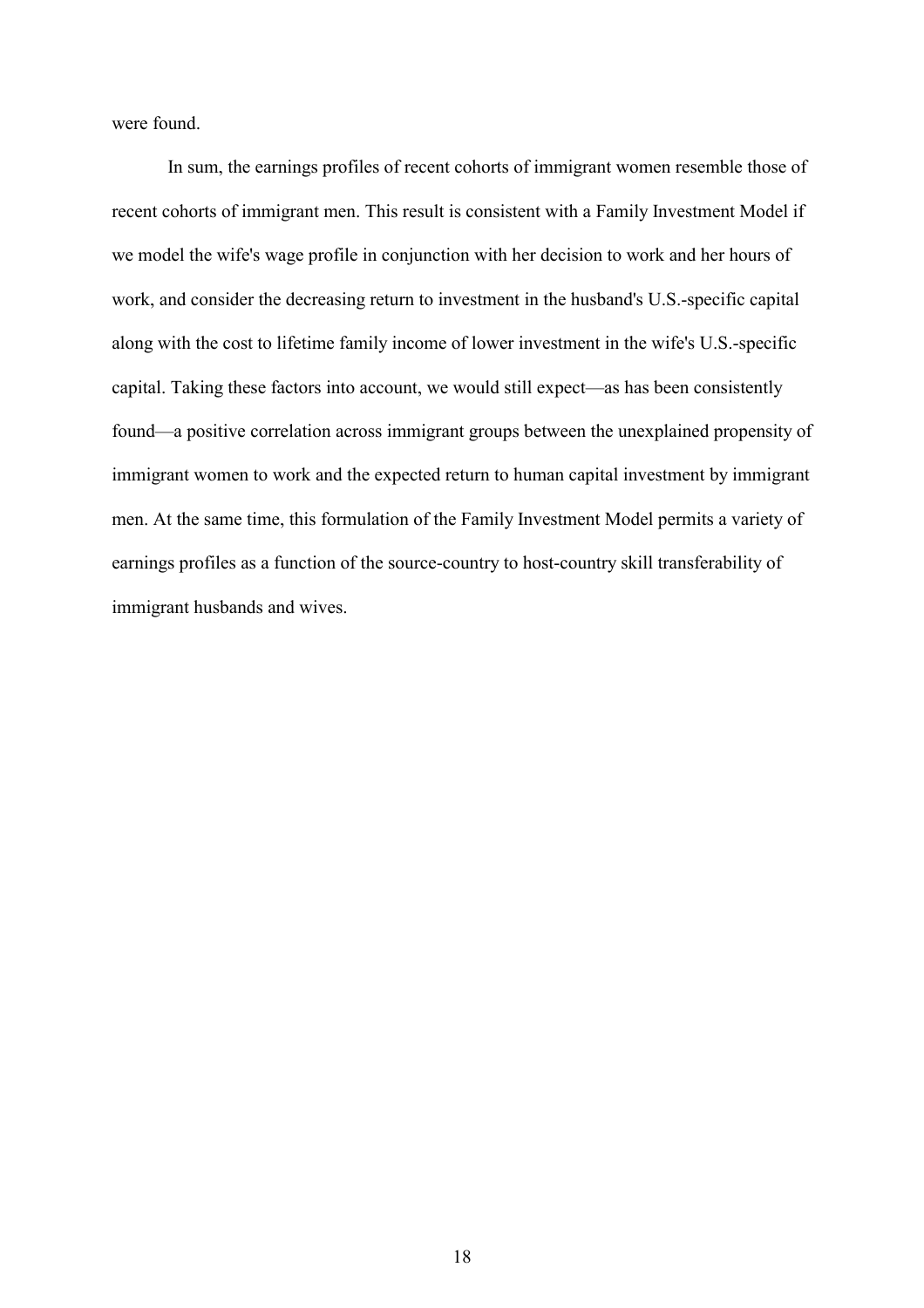#### References

Baker, Michael and Dwayne Benjamin, "The Role of the Family in Immigrants' Labor Market Activity: An Evaluation of Alternative Explanations," *American Economic Review*, vol. 87 (4) Sept. 1997, pp.705-727

Beach, Charles M. and Christopher Worswick, "Is There a Double-Negative Effect on the Earnings of Immigrant Women?" *Canadian Public Policy*, vol. 19, no. 1, 1993, pp. 36-53.

Chiswick, Barry, "The Effect of Americanization on the Earnings of Foreign-Born Men," *Journal of Political Economy*, October 1978, pp. 897-922.

\_\_\_\_."The Economic Progress of Immigrants," in W. Fellner, ed., *Contemporary Economic Problems*. Washington, D.C.: American Enterprise Institute, 1979, pp. 359-99.

\_\_\_\_. *An Analysis of the Economic Progress and Impact of Immigrants*. Department of Labor monograph, N.T.I.S. No. PB80-200454. Washington, D.C.: National Technical Information Service, 1980.

Cobb-Clark, Deborah and Sherrie Kossoudji, "Coming Out of the Shadows: Learning about the Legal Status and Wages from the Legalized Population," unpublished paper, Economics Dept., University of Michigan and Australian National University, 1999.

Duleep, Harriet, "The Family Investment Model: A Formalization and Review of Evidence from Across Immigrant Groups," *Gender Issues*, vol. 16, no. 4, Fall, 1998, pp. 84-104.

Duleep, Harriet and Daniel J. Dowhan, "Analyzing Immigrant Economic Assimilation with Matched Social Security Longitudinal Data on Individuals," paper presented at the annual meeting of the Population Association of America, 1999a.

\_\_\_\_. "U.S. Immigrant Earnings Growth 1960-1990: Insights from Longitudinal Data on Individuals," Paper presented at the annual meeting of the Society of Labor Economists, 1999b.

\_\_\_\_. "Insights from Longitudinal Data on the Earnings Growth of U.S. Foreign-born Men," *Demography*, August 2002.

Duleep, Harriet and Mark Regets. "Immigrants and Human Capital Investment," *American Economic Review*, May 1999, pp. 186-191.

\_\_\_\_."The Elusive Concept of Immigrant Quality: Evidence from 1970-90," PRIP-UI-41, Washington, DC: Urban Institute, 1996.

\_\_\_\_."Measuring Immigrant Wage Growth Using Matched CPS Files," *Demography*, 34(2), May 1997, pp. 239-49.

Duleep, Harriet, Mark Regets, and Seth Sanders, *A New Look at Human Capital Investment: Immigrants and Their Family Ties*, Kalamazoo, MI: Upjohn Institute for Employment Research, 1999, forthcoming.

Duleep, Harriet Orcutt and Seth Sanders, "The Decision to Work by Married Immigrant Women: Evidence from Asian Women", *Industrial & Labor Relations Review*, vol. 46, no. 4, July, 1993, pp. 677-690.

\_\_\_. "Empirical Regularities Across Cultures: The Effect of Children on Women's Work," *Journal of Human Resources*, Spring 1994, pp. 328-347.

Friedberg, Rachel, "The Labor Market Assimilation of Immigrants in the U.S: The Role of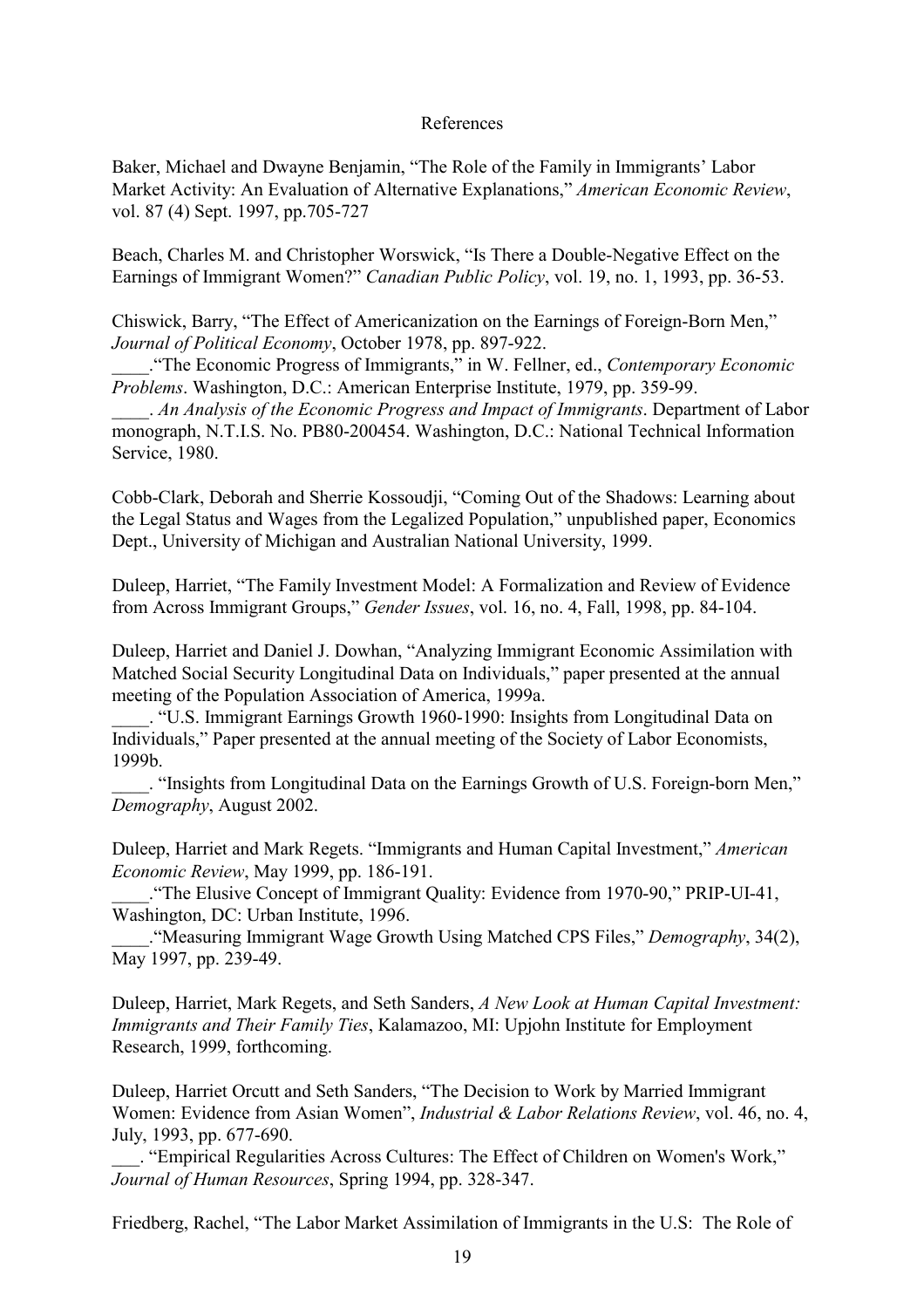Age at Arrival," Brown University, 1993.

Green, David A., "Immigrant Occupational Attainment: Assimilation and Mobility Over Time," *Journal of Labor Economics*, vol. 17, no. 1, January 1999, pp. 49-79.

Kossoudji, Sherrie A., "Immigrant Worker Assimilation: Is It a Labor Market Phenomenon?,"*Journal of Human Resources*, Vol 24, No.3 Summer 1989, pp. 494-527.

Long, John, "The Effect of Americanization on Earnings: Some Evidence for Women," *Journal of Political Economy*, vol. 88, no.3, 1980, pp. 620-29.

MacPherson, David and James Stewart, "The Labor Force Participation and Earnings Profiles of Married Female Immigrants." *Quarterly Review of Economics and Business*, Vol. 29, Autumn, 1989, pp. 57-72.

Reimers, Cordelia. 1984. "Sources of the Family Income Differentials among Hispanics, Blacks, and White Non-Hispanics," *American Journal of Sociology*, vol. 89, no. 4, pp. 889- 903.

\_\_\_\_. "Cultural Differences in Labor Force Participation Among Married Women" *American Economic Review*, May 1985, pp. 251-255.

Schoeni, Robert, "Labor Market Assimilation of Immigrant Women," *Industrial & Labor Relations Review* 51 (3) April, 1998, pp. 483-504.

Worswick, Christopher, "Immigrant Families in the Canadian Labour Market," *Canadian Public Policy* 22 (4), 1996, pp. 378-396.

\_\_\_\_. "Credit Constraints and the Labour Supply of Immigrant Families in Canada," *Canadian Journal of Economics*, vol. 32, no. 1, February 1999, pp. 152-170.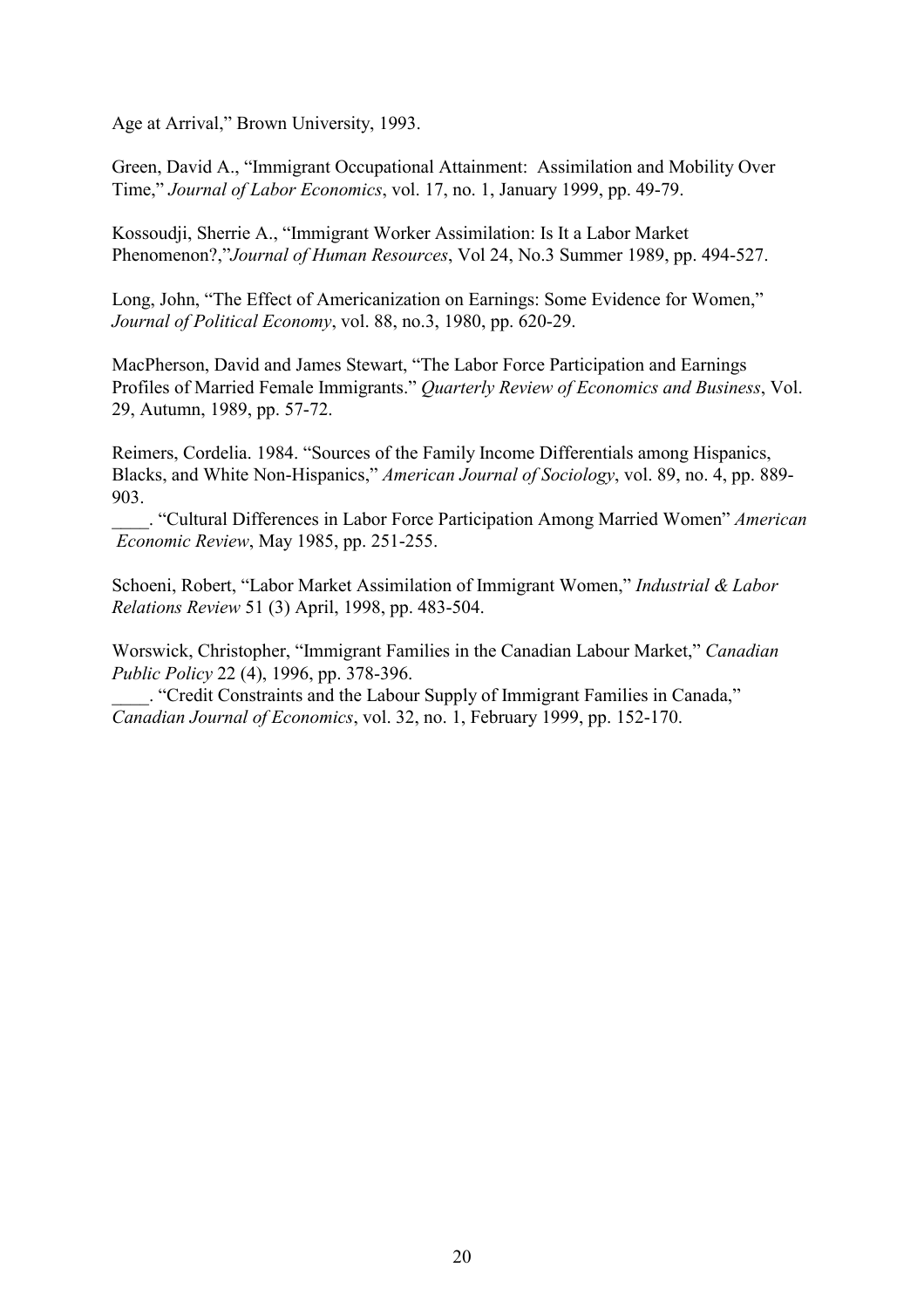| Table 1: Earnings of foreign-born women relative to native-born women in first year (start) and in last year (end), measured at the<br>median, fortieth percentile, and thirtieth percentile.<br>Each cohort is followed for ten years. The foreign and native born are 25-60 years old in each year of analysis. |                                              |      |                    |      |                           |                                                                                                                          |       |                 |       |      |       |      |
|-------------------------------------------------------------------------------------------------------------------------------------------------------------------------------------------------------------------------------------------------------------------------------------------------------------------|----------------------------------------------|------|--------------------|------|---------------------------|--------------------------------------------------------------------------------------------------------------------------|-------|-----------------|-------|------|-------|------|
| entry year of immigration/<br>employment restriction                                                                                                                                                                                                                                                              |                                              |      | Unadjusted results |      |                           | Adjusted results in which the native born are.<br>weighted to have the foreign-born's age and<br>education distribution. |       |                 |       |      |       |      |
| Covered employment<br>required in first and tenth<br>year only                                                                                                                                                                                                                                                    | Median<br>40th percentile<br>30th percentile |      |                    |      | Median<br>40th percentile |                                                                                                                          |       | 30th percentile |       |      |       |      |
|                                                                                                                                                                                                                                                                                                                   | start                                        | end  | start              | end  | start                     | end                                                                                                                      | start | end             | start | end  | start | end  |
| 1960-64                                                                                                                                                                                                                                                                                                           | 1.04                                         | 1.05 | 1.20               | 1.15 | 1.30                      | 1.17                                                                                                                     | 1.08  | 1.06            | 1.25  | 1.17 | 1.33  | 1.20 |
| 1965-69                                                                                                                                                                                                                                                                                                           | 1.05                                         | .95  | 1.16               | 1.06 | 1.28                      | 1.04                                                                                                                     | 1.18  | 1.07            | 1.40  | 1.16 | 1.51  | 1.18 |
| 1970-74                                                                                                                                                                                                                                                                                                           | .98                                          | 1.07 | 1.03               | 1.07 | 1.19                      | .78                                                                                                                      | 1.03  | 1.05            | 1.11  | 1.07 | 1.37  | .81  |
| 1975-79                                                                                                                                                                                                                                                                                                           | 1.02                                         | .90  | 1.03               | .87  | 1.23                      | .91                                                                                                                      | 1.08  | .96             | 1.13  | .97  | 1.35  | 1.00 |
| 1980-81                                                                                                                                                                                                                                                                                                           | .77                                          | 87   | .71                | .88  | .76                       | .96                                                                                                                      | .81   | .94             | .77   | .96  | 1.22  | 1.08 |
| 1982-83                                                                                                                                                                                                                                                                                                           | .71                                          | .93  | .76                | .91  | .78                       | .96                                                                                                                      | .76   | .97             | .83   | .96  | .86   | 1.02 |
| Covered employment in<br>first year and in 1993                                                                                                                                                                                                                                                                   |                                              |      |                    |      |                           |                                                                                                                          |       |                 |       |      |       |      |
| 1984-85                                                                                                                                                                                                                                                                                                           | .67                                          | .98  | .64                | .98  | .59                       | .89                                                                                                                      | .76   | 1.08            | .76   | 1.12 | .77   | 1.06 |
| 1986-87                                                                                                                                                                                                                                                                                                           | .60                                          | .75  | .72                | .71  | .57                       | .72                                                                                                                      | .69   | .82             | .84   | .80  | .69   | .86  |
| 1988-89                                                                                                                                                                                                                                                                                                           | .66                                          | 1.00 | .61                | 1.05 | .65                       | .98                                                                                                                      | .68   | .98             | .64   | 1.07 | .71   | 1.02 |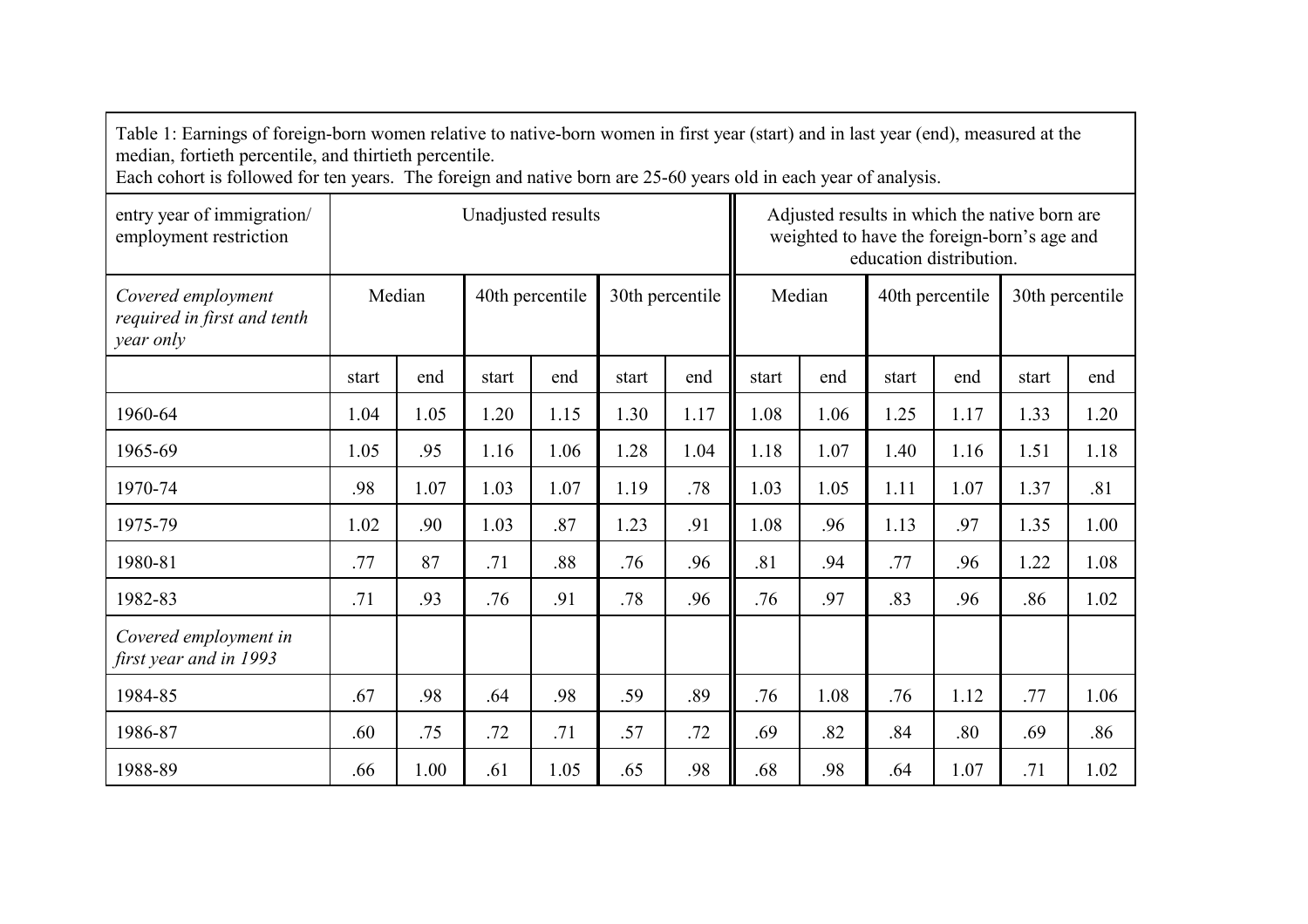| Table 2: The earnings growth of foreign-born women |                                        |                                                       |                                 |      |                 |                                                                                                                                                             |      |                                        |      |      |                                                      |      |      |                 |                                                                                    |            |       |                 |                 |
|----------------------------------------------------|----------------------------------------|-------------------------------------------------------|---------------------------------|------|-----------------|-------------------------------------------------------------------------------------------------------------------------------------------------------------|------|----------------------------------------|------|------|------------------------------------------------------|------|------|-----------------|------------------------------------------------------------------------------------|------------|-------|-----------------|-----------------|
|                                                    |                                        |                                                       | Ratio of earnings growth rates: |      |                 |                                                                                                                                                             |      |                                        |      |      |                                                      |      |      |                 |                                                                                    |            |       |                 |                 |
| Cohort                                             | Earnings<br>growth<br>measured<br>over | I. foreign-born women relative to U.S.-<br>born women |                                 |      |                 | II. foreign-born women relative to U.S.-<br>born women excluding foreign-born<br>women with earnings prior to the first<br>CPS recorded year of immigration |      |                                        |      |      | III. foreign-born women<br>relative to U.S.-born men |      |      |                 | $IV.$ Women's<br>$fb/nb$ ratio<br>divided by<br>men's fb/nb<br>ratio, at<br>median |            |       |                 |                 |
|                                                    |                                        |                                                       | unadjusted results              |      |                 | adjusted results                                                                                                                                            |      | unadjusted results<br>adjusted results |      |      |                                                      |      |      | unadjusted      |                                                                                    | adjusted   | unadi | adj.            |                 |
|                                                    |                                        | <b>P50</b>                                            | P40                             | P30  | P <sub>50</sub> | P40                                                                                                                                                         | P30  | P <sub>50</sub>                        | P40  | P30  | P <sub>50</sub>                                      | P40  | P30  | P <sub>50</sub> | P30                                                                                | <b>P50</b> | P30   | P <sub>50</sub> | P <sub>50</sub> |
| 1960-64                                            | $10$ years                             | 1.03                                                  | .91                             | .84  | .96             | .89                                                                                                                                                         | .84  | .80                                    | .89  | .84  | .76                                                  | .87  | .84  | .91             | 2.04                                                                               | .98        | 1.37  | 1.03            | .89             |
| 1965-69                                            |                                        | .83                                                   | .85                             | .70  | .83             | .72                                                                                                                                                         | .65  | .87                                    | .80  | .74  | .86                                                  | .68  | .69  | 1.02            | 1.18                                                                               | .96        | 1.09  | .83             | .88             |
| 1970-74                                            |                                        | 1.15                                                  | 1.07                            | .43  | 1.04            | .94                                                                                                                                                         | .36  | 1.01                                   | 1.10 | .47  | .90                                                  | .97  | .39  | 1.49            | .77                                                                                | 1.62       | .74   | .88             | .73             |
| 1975-79                                            |                                        | .74                                                   | .67                             | .49  | .77             | .70                                                                                                                                                         | .48  | .98                                    | .88  | .76  | 1.01                                                 | .87  | .75  | 1.10            | .85                                                                                | 1.04       | .78   | .50             | .55             |
| 1980-81                                            |                                        | 1.32                                                  | 1.52                            | 1.53 | 1.34            | 1.54                                                                                                                                                        | 1.54 | 1.34                                   | 1.52 | 1.74 | 1.42                                                 | 1.63 | 1.83 | 1.97            | 2.90                                                                               | 1.95       | 2.69  | .63             | .64             |
| 1982-83                                            |                                        | 1.73                                                  | 1.49                            | 1.52 | 1.66            | 1.34                                                                                                                                                        | 1.40 | 1.39                                   | 1.76 | 2.41 | 1.28                                                 | 1.62 | 2.26 | 2.56            | 2.97                                                                               | 2.30       | 2.62  | .61             | .65             |
| 1984-85                                            | 8 years                                | 2.39                                                  | 2.55                            | 2.37 | 2.23            | 2.30                                                                                                                                                        | 1.88 | 3.97                                   | 4.09 | 3.19 | 3.37                                                 | 3.48 | 2.83 | 3.40            | 4.33                                                                               | 2.72       | 3.19  | 1.68            | 1.97            |
| 1986-87                                            | 6 years                                | 2.05                                                  | .93                             | 2.03 | 1.64            | .81                                                                                                                                                         | 1.92 | 1.97                                   | 1.89 | 2.70 | 1.54                                                 | 1.65 | 2.59 | 3.06            | 4.16                                                                               | 2.12       | 2.57  | 1.63            | 1.88            |
| 1988-89                                            | 4 years                                | 4.75                                                  | 6.61                            | 4.55 | 3.77            | 5.48                                                                                                                                                        | 3.56 | 5.86                                   | 7.80 | 3.53 | 4.68                                                 | 6.17 | 2.80 | 7.38            | 9.50                                                                               | 5.44       | 6.36  | 1.62            | 1.75            |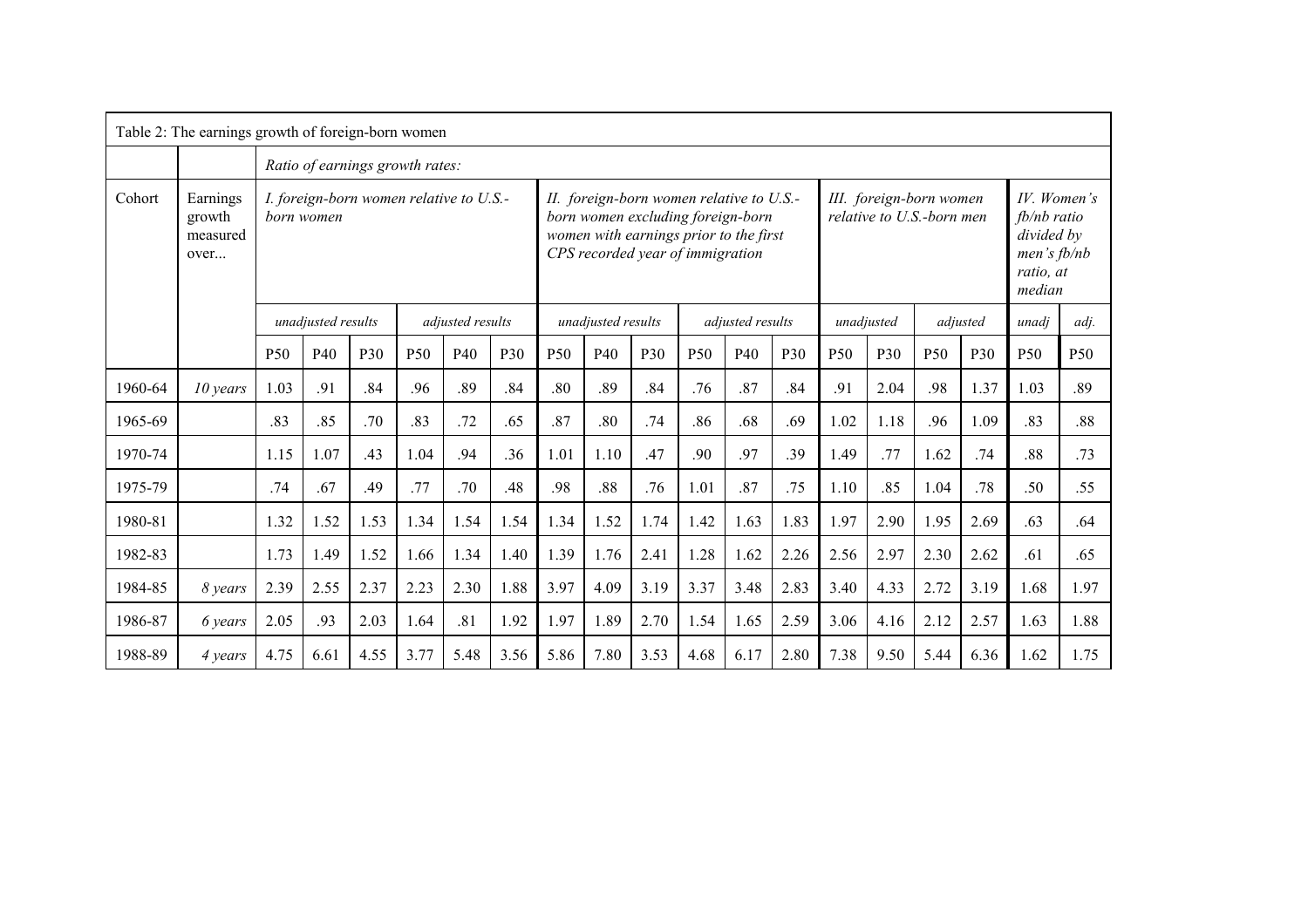| Table 3: Some Insight on the Effect of Permanence on the Earnings Growth of Immigrant Women |                                                      |        |                                                                                          |                                    |                                                           |  |
|---------------------------------------------------------------------------------------------|------------------------------------------------------|--------|------------------------------------------------------------------------------------------|------------------------------------|-----------------------------------------------------------|--|
|                                                                                             | $(A)$ Cohort defined by first<br>earnings            |        | $(B)$ Cohort defined by first<br>earnings and by stated<br>intention to stay in the U.S. | Ratio of<br>earnings<br>growth for |                                                           |  |
| CPS defined<br>year-of-immigration period                                                   | First year<br>following the<br>CPS-defined<br>period | 1993   | First year<br>following the<br>CPS-defined<br>period                                     | 1993                               | definition- $B$<br>cohort to<br>definition- $A$<br>cohort |  |
| 1984-85: Earnings measured at                                                               |                                                      |        |                                                                                          |                                    |                                                           |  |
| Median                                                                                      | 8,477                                                | 16,690 | 6,449                                                                                    | 19,226                             | 2.02                                                      |  |
| P40                                                                                         | 6,747                                                | 13,246 | 5,933                                                                                    | 18,359                             | 2.17                                                      |  |
| P30                                                                                         | 5,317                                                | 8,076  | 3,659                                                                                    | 10,554                             | 3.29                                                      |  |
| 1986-87: Earnings measured at                                                               |                                                      |        |                                                                                          |                                    |                                                           |  |
| Median                                                                                      | 8,342                                                | 10,567 | 8,845                                                                                    | 14,268                             | 2.30                                                      |  |
| P40                                                                                         | 7,280                                                | 8,232  | 7,296                                                                                    | 11,683                             | 4.60                                                      |  |
| P30                                                                                         | 5,366                                                | 7,659  | 4,814                                                                                    | 9,525                              | 2.29                                                      |  |
| 1988-89: Earnings measured at                                                               |                                                      |        |                                                                                          |                                    |                                                           |  |
| Median                                                                                      | 8,947                                                | 10,144 | 9,353                                                                                    | 17,872                             | 6.81                                                      |  |
| P40                                                                                         | 7,564                                                | 8,806  | 7,045                                                                                    | 15,252                             | 7.09                                                      |  |
| P30                                                                                         | 5,341                                                | 6,614  | 5,780                                                                                    | 9,095                              | 2.41                                                      |  |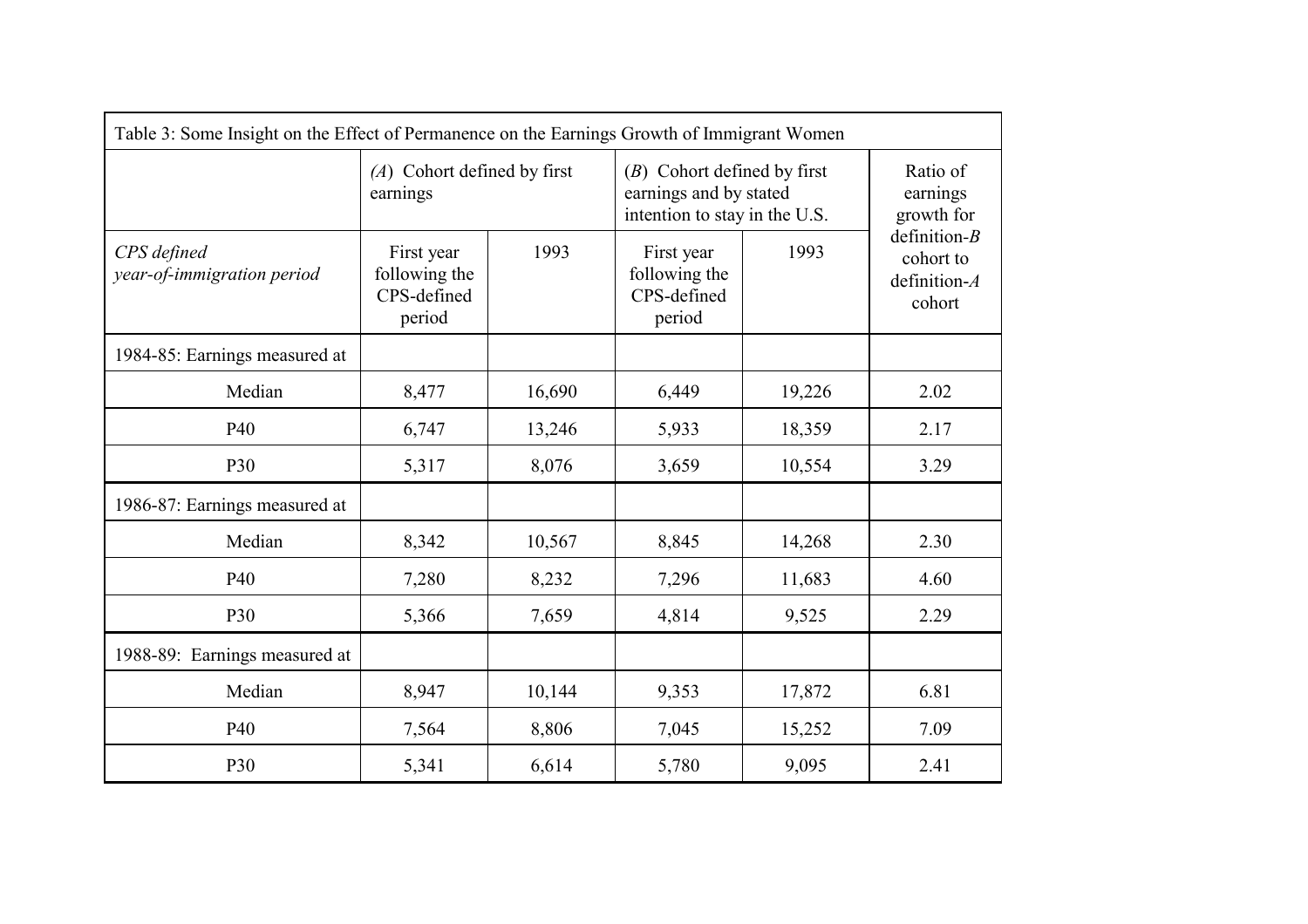### Appendix A

Mean characteristics as reported in 1994 CPS for each CPS year-of-immigration foreign-born cohort and accompanying native-born cohort. Women are 25-60 in each year of analysis and have positive earnings in the first and tenth year, or in the first year and in 1993 for cohorts followed less than ten years. (The first year follows the last year of each CPS year-of-immigration category.)

|                                                                                                                |                 | Mean years of<br>schooling |                 | Foreign-born sample sizes according to various<br>Mean age at first<br>year of analysis<br>specifications |                                                                           |                                                                                                                             |                                                     |                                           |  |
|----------------------------------------------------------------------------------------------------------------|-----------------|----------------------------|-----------------|-----------------------------------------------------------------------------------------------------------|---------------------------------------------------------------------------|-----------------------------------------------------------------------------------------------------------------------------|-----------------------------------------------------|-------------------------------------------|--|
| Cohort                                                                                                         | foreign<br>born | native<br>born             | foreign<br>born | native<br>born                                                                                            | Earnings<br>required in<br>first and last<br>year of<br>analysis<br>only* | First<br>definition,<br>but<br>excluding<br>persons with<br>earnings<br>prior to CPS<br>year-of-<br>immigration<br>category | Earnings<br>required<br>each year<br>of<br>analysis | Cohort<br>defined<br>by first<br>earnings |  |
| 1960-64                                                                                                        | 11.27           | 12.03                      | 39.12           | 38.78                                                                                                     | 50                                                                        | 46                                                                                                                          | 35                                                  |                                           |  |
| 1965-69                                                                                                        | 10.50           | 12.55                      | 35.74           | 38.22                                                                                                     | 72                                                                        | 66                                                                                                                          | 55                                                  |                                           |  |
| 1970-74                                                                                                        | 12.17           | 13.07                      | 33.00           | 37.21                                                                                                     | 97                                                                        | 86                                                                                                                          | 72                                                  |                                           |  |
| 1975-79                                                                                                        | 12.48           | 13.47                      | 33.98           | 36.46                                                                                                     | 90                                                                        | 66                                                                                                                          | 66                                                  |                                           |  |
| 1980-81                                                                                                        | 11.85           | 13.61                      | 36.63           | 36.46                                                                                                     | 46                                                                        | 36                                                                                                                          | 34                                                  |                                           |  |
| 1982-83                                                                                                        | 12.56           | 13.65                      | 33.23           | 36.50                                                                                                     | 39                                                                        | 32                                                                                                                          | 29                                                  |                                           |  |
| 1984-85                                                                                                        | 12.82           | 13.68                      | 33.32           | 34.46                                                                                                     | 44                                                                        | 28                                                                                                                          | 31                                                  | 62                                        |  |
| 1986-87                                                                                                        | 12.11           | 13.68                      | 30.58           | 35.33                                                                                                     | 45                                                                        | 35                                                                                                                          | 41                                                  | 92                                        |  |
| 1988-89                                                                                                        | 13.05           | 13.68                      | 31.74           | 36.30                                                                                                     | 84                                                                        | 62                                                                                                                          | 77                                                  | 153                                       |  |
| *First year refers to the year following the last year of each CPS year-of-immigration category. The last year |                 |                            |                 |                                                                                                           |                                                                           |                                                                                                                             |                                                     |                                           |  |

is 10 years later or 1993.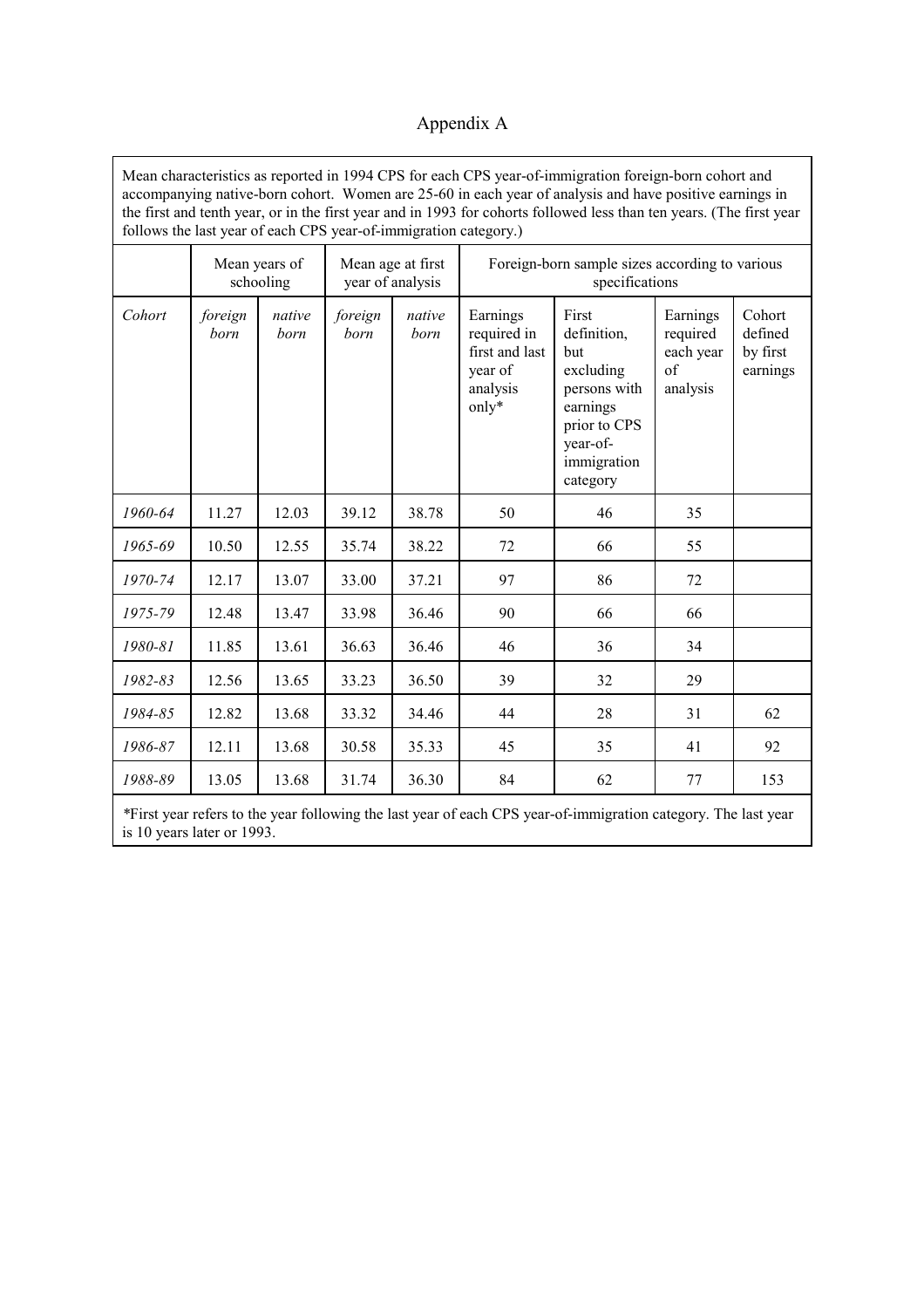**Figure 1: Year-to-Year Earnings Patterns--The Early Cohorts**

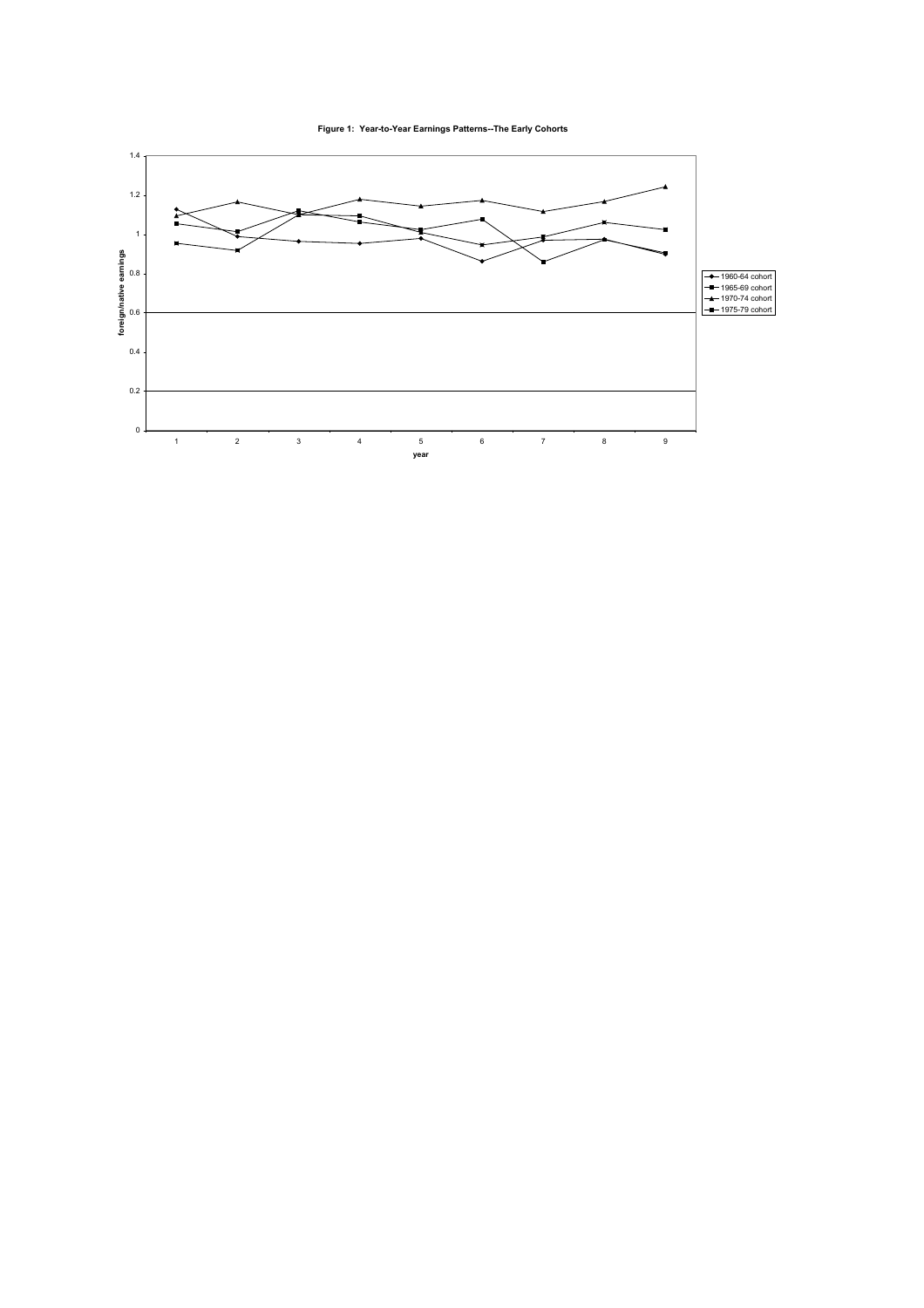**Figure 2: Year-to-Year Earnings Patterns--The Recent Cohorts**

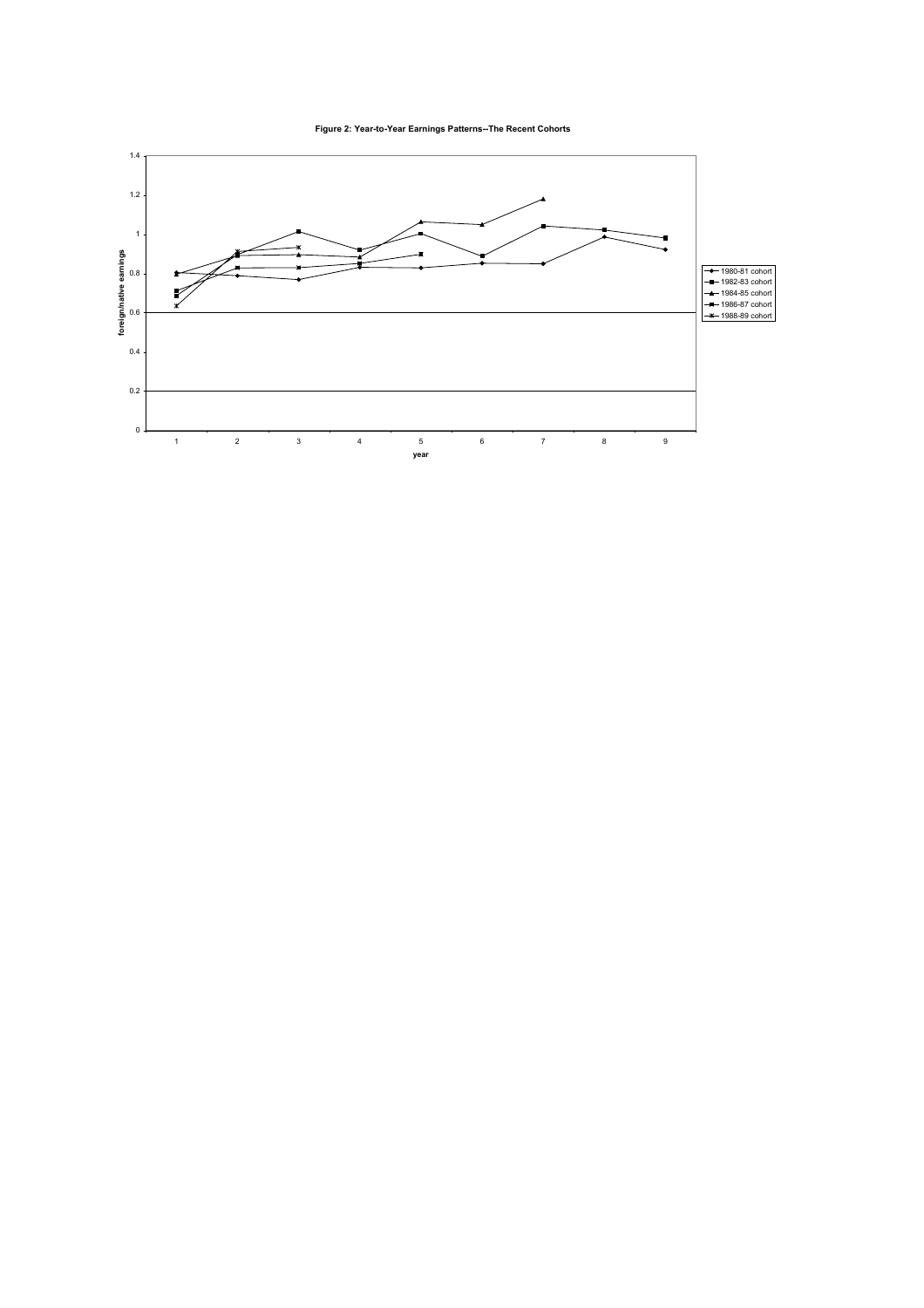

**Figure 3: The Annual Earnings of Foreign-Born Women Relative to U.S. Natives**